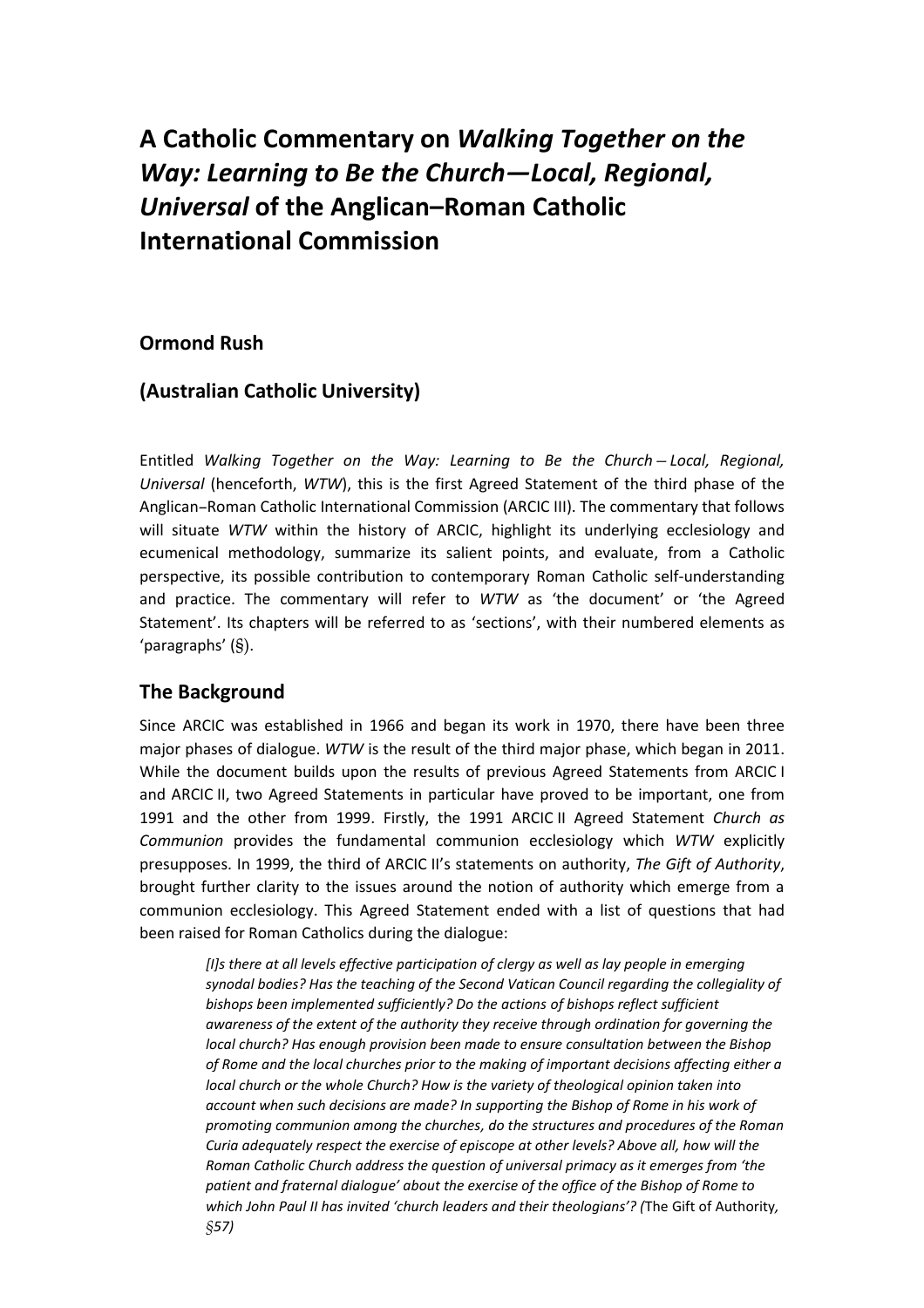These would turn out to be questions which ARCIC III set out to address, and the current document *WTW* is the result.

When ARCIC III was constituted in 2011, it was given the mandate to explore the double theme: 'The Church as Communion, local and universal, and how in communion the local and universal Church come to discern right ethical teaching.' When work began, the Commission deliberately chose to limit its focus initially to only the first of these, the Church as communion, local and universal, leaving the second matter of ethical teaching to a later document. However, as explained in paragraph 11, the Commission decided to broaden its focus beyond just the local and worldwide/universal levels of church life, and address the intermediate regional level.

The reason given by the Commission for this addition to its mandate is the simple *de facto* existence of regional structures in both communions. On the Catholic side, this is evident in the administrative organization of dioceses into regions, often national, with accompanying episcopal conferences; or at a smaller level, canon law's provision for metropolitans and provinces. Moreover, *WTW* recalls the regular practice of regional synods in the early Church and their 'utility' (§11); these regional bodies were found to be beneficial both at the local and at the universal levels, because of the opportunity they afforded for dialogue on common problems in church life, worship, and teaching. Citing the universal-level Council of Nicaea of 325 as a paradigmatic example of such benefits also on the regional level, the document asserts: 'At all times in the Church, from its earliest days to the present, controversy, debate, dialogue, and synodal processes have led—eventually and often not quickly—to clarification, and ultimately a more precise articulation of "the faith that was once for all entrusted to the saints" (Jude 1.3) … The development of doctrine shows that contested questions, often debated vigorously throughout the Church, locally, regionally, and globally, can lead eventually to a deeper common understanding and more precise articulation of the truth' (§12). These sentences could well summarize one major contribution that *WTW* might well make for the Catholic Church's renewed appreciation and promotion of regional levels of teaching and governance.

This present commentary is intended as a *Catholic* commentary on *WTW*, looking at only what the Roman Catholic Church has to learn; the Anglican Communion provides its own commentary, which considers the various suggested points of Anglican receptive learning from Catholics. How, then, can *WTW* be assessed from the point of view of the Roman Catholic Church? What criterion should be used? The fundamental criterion chosen here is the pre-eminent authority for Catholics in the recent magisterial teaching of the Roman Catholic Church, the Second Vatican Council (1962–65). This ecclesial event, along with its sixteen documents, has known over fifty years of reception into the fabric of the Church's life and self-understanding. Pope Francis is currently promoting an even deeper reception of the Council through his programme of renewal and reform. The question may well be raised: can *WTW* help Roman Catholics incorporate into their ecclesial life aspects of the Council's vision which have yet to be fully received?

## **The Ecclesiology**

As ARCIC II's Agreed Statement *Church as Communion* shows, communion ecclesiology has been of great benefit in ecumenical dialogues, and ARCIC's own Agreed Statements in particular. *WTW* presupposes and builds on this ecclesiology. Paragraph 3 specifically names the document's ecclesiological emphasis: the interrelated notions of 'the Church as the pilgrim People of God' and 'the Church as communion (*koinonia*)'. These two ways of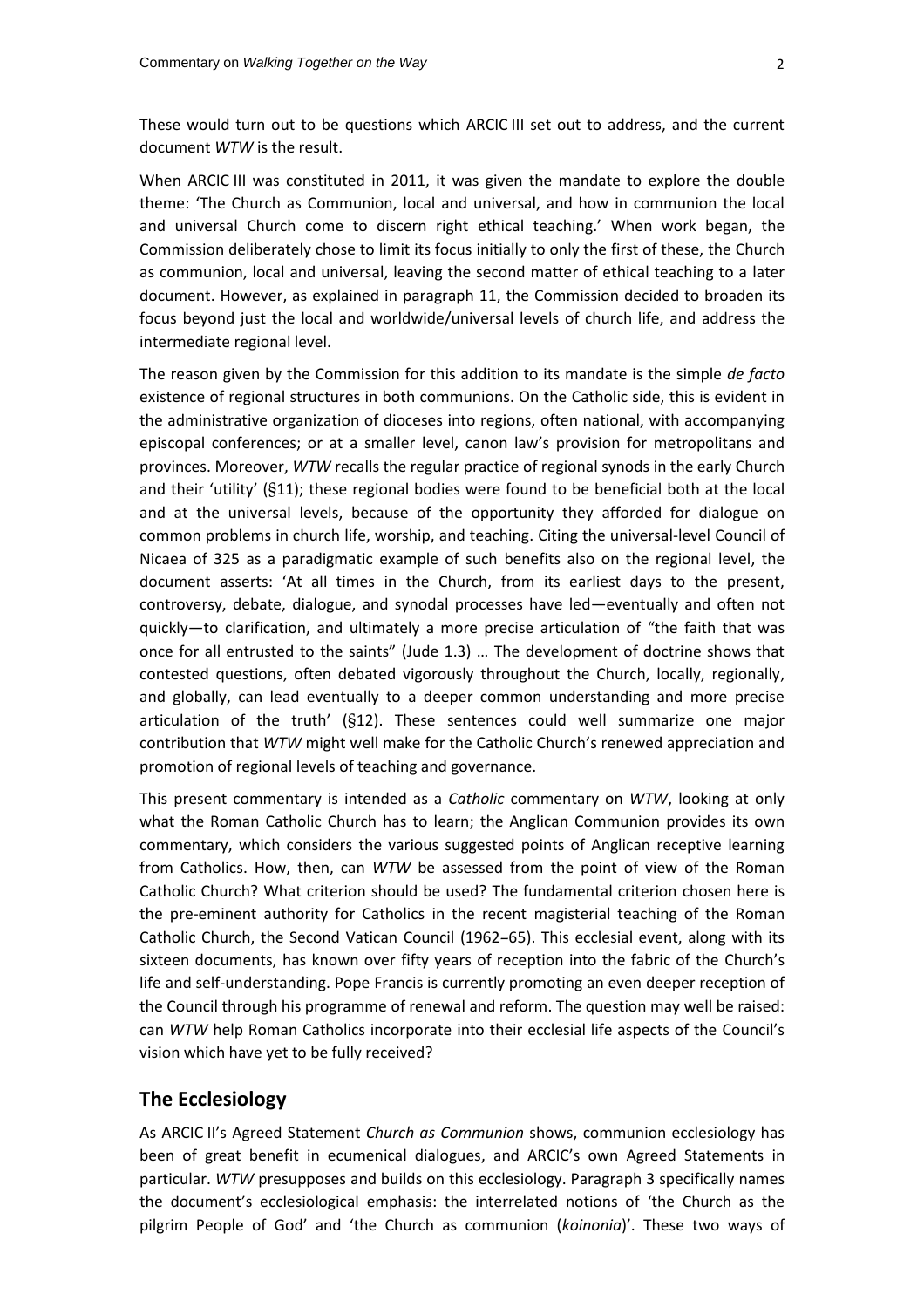speaking of the Church fashion the document's vision. The biblical phrase 'People of God' appears seven times throughout. But it is the biblical and patristic notion of 'communion' that overwhelmingly predominates as *WTW*'s integrating principle. It is used 16 times in the introductory glossary for explaining other terms throughout the text; 18 times in the twopage preface; and 249 times in the main text (even apart from the 61 instances of the term 'Anglican Communion').

This ecclesiological framework certainly coheres with the self-understanding of the Roman Catholic Church as presented in the documents of the Second Vatican Council. More than any other characterization of the Church, the Second Vatican Council's documents most often refer to the Church as 'the People of God'. As used by the Council, the term refers to the whole body of the faithful: laity, religious, priests, bishops, Pope—together in relationship with the Triune God, who calls the whole Church on mission. The Council envisages the People of God bound together in unity by the Holy Spirit as a communion of all the faithful (*communio fidelium*), albeit living in local churches throughout the world, which together constitute a communion of churches (*communio ecclesiarum*); these churches are shepherded by bishops in communion with one another, with and under the Bishop of Rome (*communio hierarchica*). The 1985 Extraordinary Synod of Bishops, convened by Pope John Paul II twenty years after the Second Vatican Council, stated: 'The ecclesiology of communion is the central idea and the fundamental idea in the documents of the Council' (*Final Report*, II C).

In exploring the implications of communion ecclesiology, *WTW* uses some specific terminology. When speaking of the various dimensions of ecclesial communion (local, translocal, regional, national, worldwide/universal), WTW uses the language of 'levels'. This usage, it states, is 'common ecumenical practice' (*§*10, note 4). The term 'trans-local' is used to refer to 'any expression of church life beyond the level of the diocese: that is to say, at the metropolitan, regional, national, and worldwide levels' (although there seems to be some inconsistency, with the terms 'trans-local' and 'regional' sometimes being used interchangeably). Because of the different nuances in Anglican and Catholic understanding, the descriptor 'worldwide' is used when referring to the former, and the descriptor 'universal' when referring to the latter.

Also, the document appropriates the Anglican term 'instruments of communion' to describe, for both traditions, 'structures, procedures, and ministries which serve to maintain the quality and reality of communion at the local, regional, and worldwide levels' (see the explanation of 'Instruments of communion' in 'Usage of Terms'). Importantly, *WTW* acknowledges that its deliberate focus on only 'structures and processes' (§14) is not intended to undervalue 'many other sources of influence on the shaping of church teaching, such as the tradition, the work of theologians, the lives and writings of the saints, and responses of Christians to societal evils' (§14). In other words, the ecclesiological vision of *WTW* is not intended to be simply juridical in its focus. Moreover, as the Co-chairs of ARCIC III emphasize, *WTW*'s focus on 'instruments of communion' is intended to further the primary goal of 'visible unity and full ecclesial communion' sought in Anglican–Roman Catholic dialogue: 'The conviction is that by examining and reforming our respective instruments of communion alongside and in conversation with each other, we are also growing closer to each other and strengthening the imperfect communion that already exists between us' (Preface).

*WTW*'s examination of the local, regional, and universal levels of communion in the Church draws upon two particular rubrics: (1) the four marks of the Church as one, holy, catholic,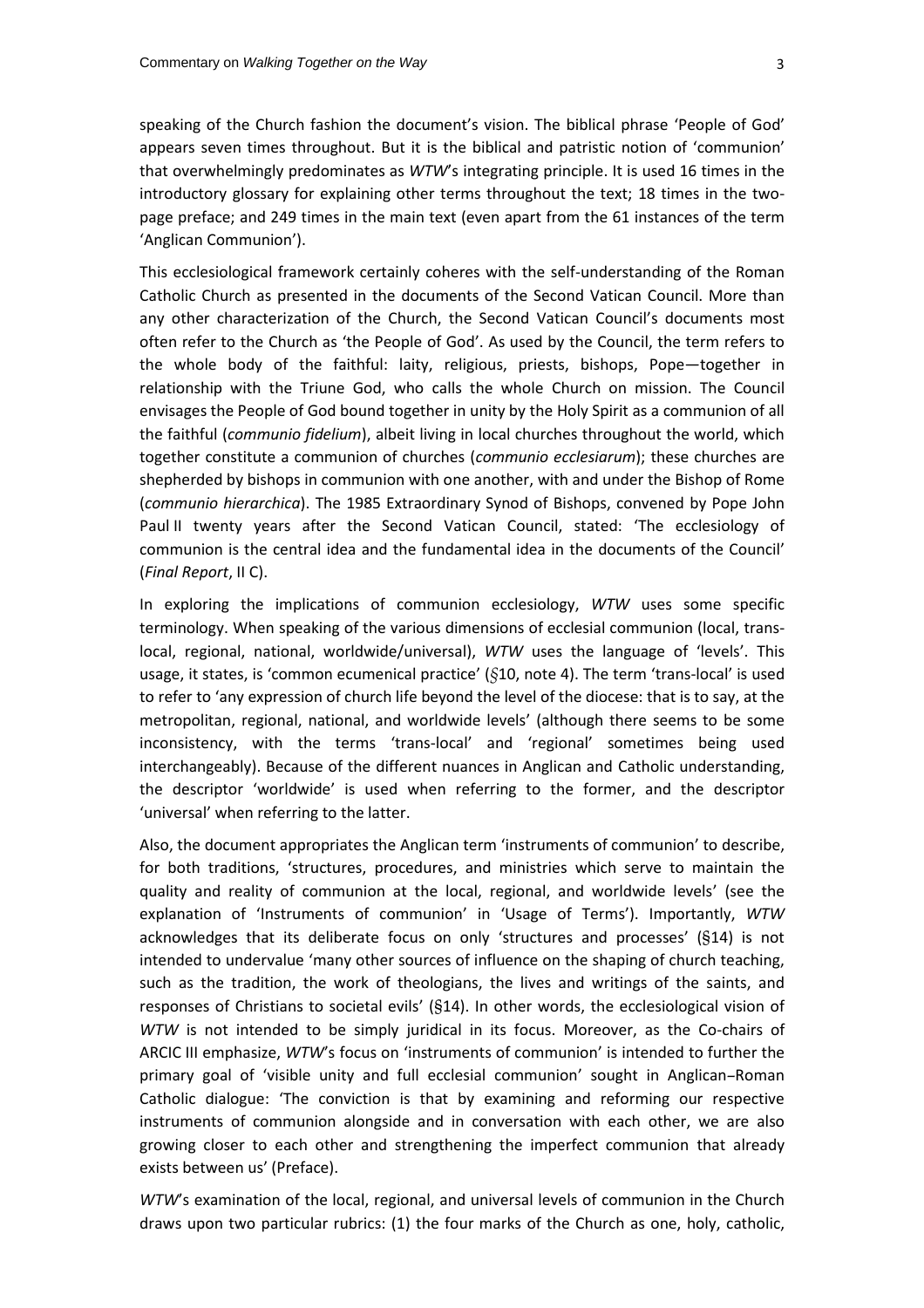apostolic; and (2) the threefold office of Christ as prophet, priest, and king. These rubrics serve as investigative frameworks for examining points of commonality and difference and, together, provide coherence to the document's presentation.

Firstly, since both traditions profess the Nicene-Constantinopolitan Creed, each treasures the ecclesial attributes of unity, holiness, catholicity, and apostolicity. All four of these characteristics of the Church of Christ become in the document reference points for examining the need for conversion in one's own ecclesial life, and for possible receptive learning for both traditions. *WTW* shows how such possibilities for Catholic learning emerge in discussion of unity and catholicity, and apostolicity and holiness. For example, an emphasis on *unity* in the Church, so prized by Catholics, is balanced in Anglican practice with an appreciation of *diversity*. While diversity is also a quality officially affirmed by the Second Vatican Council in *Lumen Gentium* §13 as a dimension of *catholicity*, in Catholic practice a tendency to emphasize uniformity can at times prevail.

Secondly, the rubric of the threefold office of Christ as prophet, priest, and king is regularly referred to in the text. At the Second Vatican Council, this rubric provided the background for one of the Council's most significant shifts: its movement away from an exclusively hierarchical understanding of the Church to a primary understanding of the Church as the People of God, that is, the whole body of the faithful, including the ordained (bishops, priests, deacons). The first draft of the document on the Church presented to the bishops spoke of only the bishops as participating in the threefold office of Christ, as prophet, priest, king—referring to the teaching, sanctifying, and governing aspects of Christian life and mission. Chapter 2 of *Lumen Gentium* speaks of the whole body of the faithful participating in the three offices of Christ. *WTW* addresses mainly the teaching (prophetic) and governing (kingly) offices, at each of the three levels of communion.

These two rubrics serve as frameworks for examining points of commonality and difference on the issues of local, regional, and universal 'levels' of communion.

## **The Methodology**

 $\overline{a}$ 

There are at least two ways in which *WTW* is different from previous ARCIC Agreed Statements: its employment of a 'receptive ecumenism' methodology; and the very typographical arrangement of the text.

For the first time, ARCIC adopts 'receptive ecumenism' as its explicit methodology for dialogue. As summarized by *WTW*, the process of receptive ecumenism 'involves being prepared both to discern what appears to be overlooked or underdeveloped in one's own tradition and to ask whether such things are better developed in the other tradition. It then requires the openness to ask how such perceived strengths in the other tradition might be able, through receptive learning, to help with the development and enrichment of this aspect of ecclesial life within one's own tradition' (§18). This spirit of openness captures what Cardinal Joseph Ratzinger has said of ecumenical dialogue: 'There is a duty to let oneself be purified and enriched by the other.<sup>1</sup>

An important nuance that *WTW* brings to the application of receptive ecumenism is its emphasis on fraternal care (although it is not precisely named as such in the text): sharing a

<sup>1</sup> 'Ecumenismo: crisi o svolta? Dialogo tra il Card. J. Ratzinger e il teologo protestante P. Ricca', *Nuova Umanità,* 15 (1993) 101–21, available at: [https://www.cittanuova.it/cn-download/10730/10731.](https://www.cittanuova.it/cn-download/10730/10731)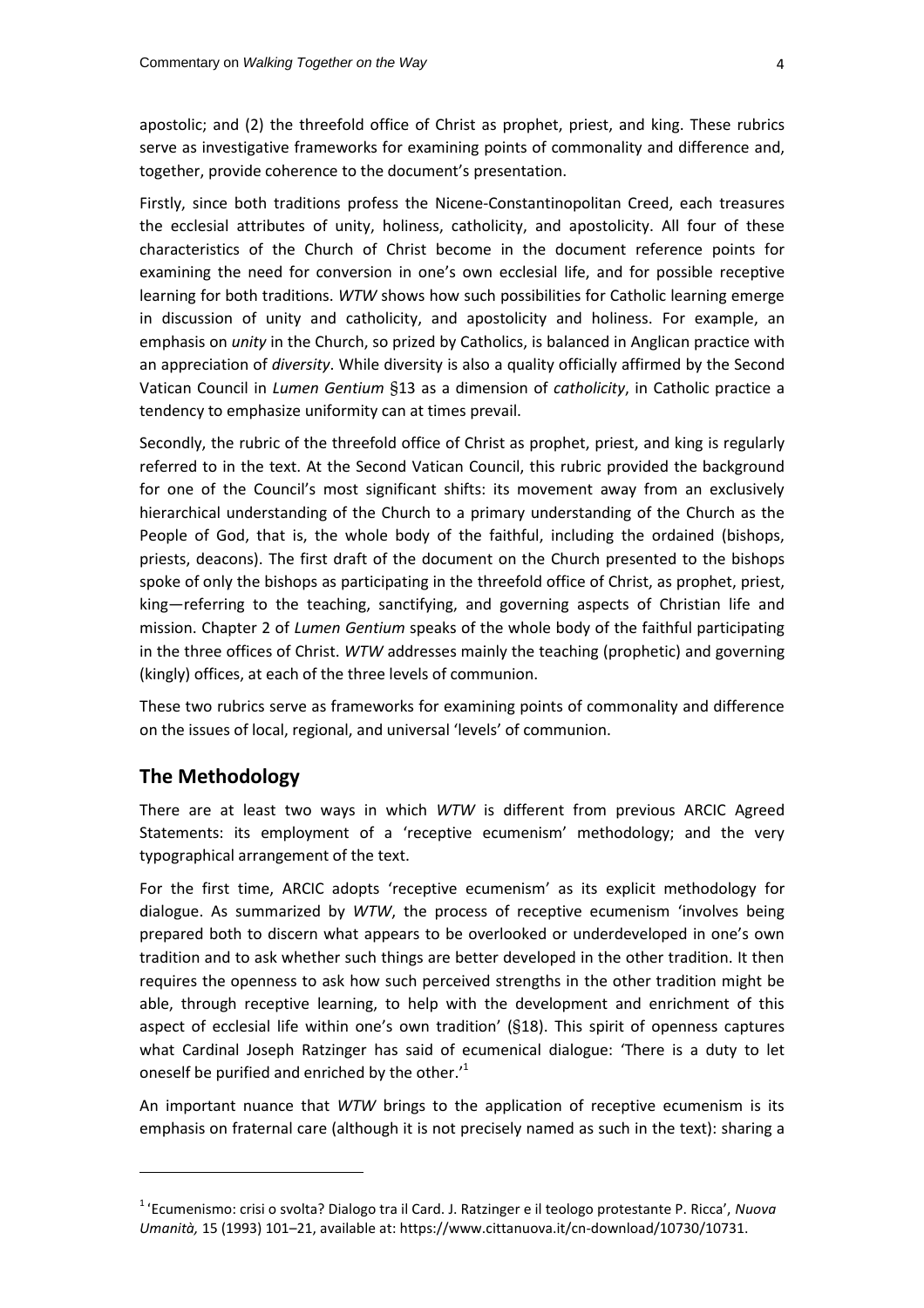gift that the other may need is not a matter of proving who is right or better than the other, but rather, in Christian charity, of helping the other because they are in need and are experiencing 'tensions and difficulties' in their ecclesial life. This pervasive tone of care is captured in the very title of the document: *Walking Together on the Way*. Although this is not made explicit, there is a tone of mutual gratitude that characterizes the whole document. Also important in receptive ecumenism is the recognition that sometimes a different practice of the other tradition may not be judged to be of value, or to be of value in a different way.

Sections IV, V, and VI of the document in particular make explicit use of the method of receptive ecumenism. Each section follows the same pattern: (1) an exploration of the common heritage and shared understandings of both traditions; (2) an exploration of the tensions and difficulties that each is experiencing within its own life; and (3) an exploration of the possibilities which one tradition sees for itself if it were to appropriate what is a strength and grace in the life of the other. Here, differences can become graces, and sources of guidance from the Holy Spirit for addressing tensions and difficulties within one's own tradition. As paragraph 46 puts it: 'Anglicans and Catholics have some differing understandings, practices, and structures, as well as differences of vocabulary (see "Usage of Terms"). The aim here is not to eradicate these differences. *The point rather is to ask how each might be a resource for the other so that what is experienced as grace and benefit in one might help address what is less developed in the other*' (my italics).

The notion of 'receptive learning' illustrates the grace that the method of receptive ecumenism can be for the Roman Catholic Church. At the Second Vatican Council, triumphalism (along with clericalism and juridicism) was highlighted as a danger for the Catholic Church in a speech by Bishop Emile De Smedt at the end of the first session. The Council went on to offer a humbler Catholic ecclesial self-understanding. Its Decree on Ecumenism states as a general principle: 'It is hardly surprising if sometimes one tradition has come nearer than the other to an apt appreciation of certain aspects of the revealed mystery or has expressed them in a clearer manner. As a result, these various theological formulations are often to be considered as complementary rather than conflicting' (*Unitatis Redintegratio*, §17). Receptive ecumenism takes this general principle and proposes it as a method for ecumenical encounter. Receptive ecumenism invites each tradition in a dialogue to look humbly at the weaknesses and impasses in its own life, and to recognize perhaps that the other tradition lives out its life with different structures and processes that may well be gifts to be received.

All of this has resonances with particular emphases in the vision of Pope Francis. In speaking of the scandal of division among Christians and the call to Christian unity, he states: 'How many important things unite us! If we really believe in the abundantly free working of the Holy Spirit, we can learn so much from one another! It is not just about being better informed about others, but rather about reaping what the Spirit has sown in them, which is also meant to be a gift for us' (*Evangelii Gaudium*, §246). In their Common Declaration of 5 October 2016, Archbishop Justin Welby and Pope Francis implicitly allude to the methodology of receptive ecumenism when they state: 'We have become partners and companions on our pilgrim journey, facing the same difficulties, and strengthening each other by learning to value the gifts which God has given to the other, and to receive them as our own in humility and gratitude.' It was this image of 'partners and companions on our pilgrim journey' that gave rise to the title of the present Agreed Statement: *Walking Together on the Way.*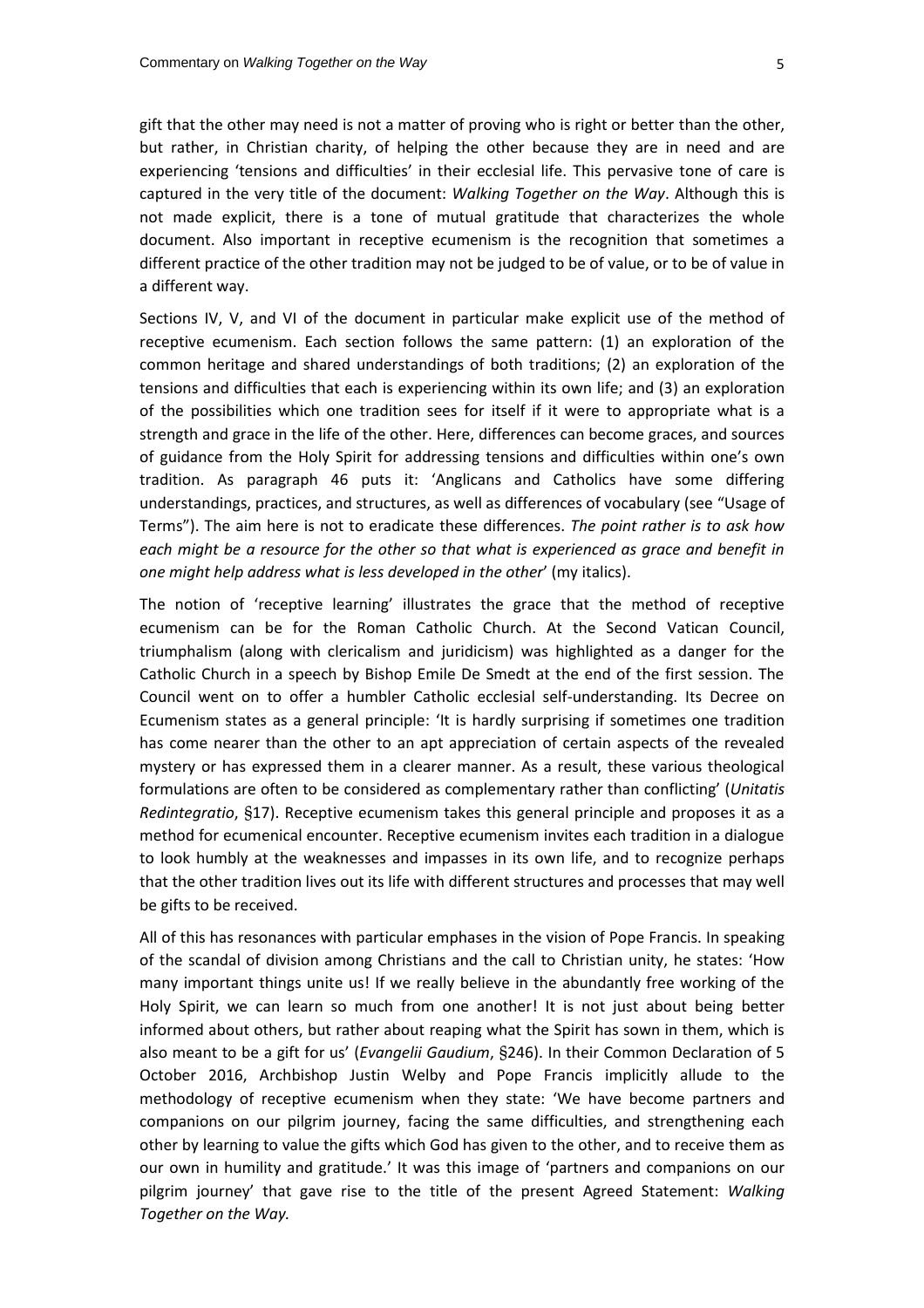## **The Layout of the Document**

The second way in which *WTW* is different from previous ARCIC Agreed Statements is in its physical (typographical) arrangement. This is not unimportant, and is related to the method of receptive ecumenism.

There are three kinds of page layout throughout the document. The first is where the paragraphs take up the whole width of page; such paragraphs generally examine a common heritage, something that both traditions continue to embody in their ecclesial life. The second is where there are *parallel* columns, side by side, with the left column treating Anglican belief or practice and the right column treating Catholic belief or practice; this arrangement provides a graphical way of presenting 'the similar but differentiated ways in which our respective structures seek to serve our communions' (Preface). The third arrangement is *sequential* paragraphs, but with those referring to Anglican belief or practice aligned to the left of the page and those referring to Catholic belief and practice on the right side of the page; this provides a graphical way of differentiating between what are 'quite different processes' (Preface) in the two traditions.

These three ways of presenting the text have the benefit of highlighting in a nuanced way the range of commonalities and differences, thus preparing the reader for the receptive learning from the other that might be possible between the two traditions.

## **The Content**

After a glossary and then a Preface by the two Co-Chairs of ARCIC III, the main part of the document consists of six sections and a conclusion.

That the document begins with a glossary ('Usage of Terms') turns out to be useful. The reader is given prior information as to the special theological terms that will be used, as well as alerted to the differences and nuances in some of the language used by each tradition. The two Co-Chairs of the dialogue—one Anglican, one Roman Catholic—then provide a Preface. Importantly, they note the spirit of fraternal care that has pervaded the seven years of dialogue and has produced *WTW*. This spirit is captured in the document's title: 'The sense is of our two traditions each walking the pilgrim way in each other's company: "pilgrim companions", making their own journey of conversion into greater life but supported by the other as they do so.'

The first numbered section is an Introduction, which introduces the main theme of local, regional, and worldwide/universal levels of communion. After reminding the reader of the previous phases of ARCIC's work, this section situates *WTW* along the trajectory of previous Agreed Statements. A brief survey of the distinctive histories of the two traditions highlights the way in which regional levels of teaching and governance became important in the Anglican tradition, while a universalist approach came to dominate in the Roman Catholic tradition. Importantly too, the Introduction discusses positive and negative 'signs of the times' (although the actual phrase is not used) which challenge both traditions in their mission in a contemporary globalized and secular world. The hope is expressed that facing these common challenges together, and recognizing the different gifts that each tradition brings to that task, may provide opportunities for learning for both sides. The ultimate goal is a more effective proclamation of the Gospel of salvation, through a more effective realization of local, regional, and universal levels of ecclesial life.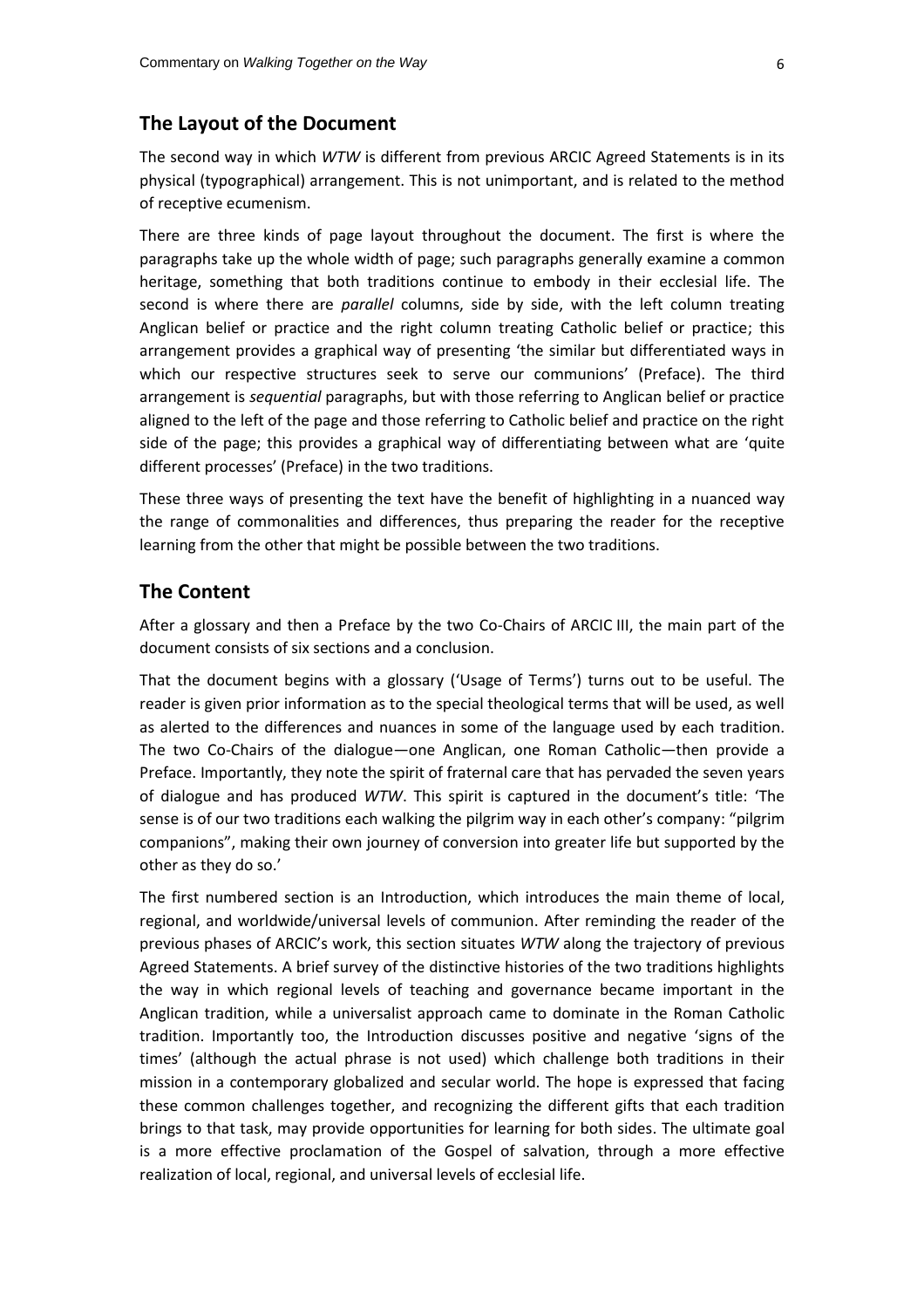Section II focuses on 'The Church Local and Universal in the Apostolic and Post-Apostolic Periods'. This is a critical section, given the authoritative role that Scripture and the writings of the Patristic period have for both traditions. Some accents can be selected. The section shows how the New Testament witnesses to the felt need of local churches to refer to and draw upon the resources of other local churches. The Holy Spirit is mentioned twenty-one times throughout the section, especially in discussion of the Lucan writings. Significantly, the document notes in paragraph 34 how the letters of the New Testament speak of 'apostolicity' in pragmatic terms: 'In these epistles the apostles are often seen delegating their authority to local leaders (Acts 11.30; 14.23; 15.2, 4, 6, 22, 23; 16.4; 20.17; 21.18; 1 Tim 5.17, 19; Tit 1.5; Jas 5.14; 1 Pet 5.1).' Examination of the book of Revelation brings to the fore an important point on the matter of diversity: each of the seven churches of Asia Minor is presented as a particular means through which the one Christ is revealed in the Spirit: 'To each is shown a distinctive facet of Christ's glory (2.1; 2.8; 2.12; 2.18; 3.1; 3.7; 3.14). To each is given a distinctive message as to how better to reflect the light of that glory. Moreover, the need for repentance in these distinctive local churches is frequently repeated (2.5; 2.16; 2.22; 3.3; 3.19). In each case, they are encouraged to "listen to what the Spirit is saying to the churches" (3.22)' (§37). The section goes on to note important historical developments in the teaching and governance of the early Church as it expanded and responded to new exigencies: the emergence of a 'rule of faith'; of creeds; of bishops, presbyters, and deacons; of the primacy of the Bishop of Rome; of regional and ecumenical councils.

Section III moves from the previous section's examination of the foundational Christian tradition to presenting elements of a systematic overview of the theme under review. Titled 'Ecclesial Communion in Christ: The Need for Effective Instruments of Communion', it sets out to outline the 'shared ecclesiology' (§62) of both traditions by presenting 'the fundamentals of a theology of ecclesial communion' (§20). This rich summary of key points draws upon not only previous Agreed Statements, especially *Church as Communion* and *The Gift of Authority*, but also wider ecumenical dialogue statements, such as the World Council of Churches' Faith and Order paper *The Church: Towards a Common Vision*.

From the outset, the very notion of communion is shown to exclude any unbalanced view that would promote the isolated importance of one of the 'two poles, local and trans-local' (§48). Both excessive demands for autonomy by the local and excessive demands for centralization by the trans-local endanger genuine communion.

Appropriately, the section presents the shared Anglican and Roman Catholic belief that baptism and eucharist are the sacramental means of initiation into ecclesial communion in Christ through the Spirit. In other words, ecclesial communion is founded on baptismal and eucharistic communion. Baptism, as incorporation into Christ, enables all the baptized to participate in the three offices of Christ as prophet, priest, and king. This participation by all the faithful means there must be interrelationship between all levels of the Church, local, and trans-local. Furthermore, through baptism the Holy Spirit bestows on all the baptized and on the Church as a whole 'an instinct for the faith' (*sensus fidei fidelium*), which guarantees that the Church will never fail in its believing. Just like the participation by all in the threefold office, this participation by all in the *sensus fidelium* through the Holy Spirit means there must be interrelationship between all levels of the Church, local and translocal. Just as *Lumen Gentium* (§13) emphasized the catholicity of the Church as a unity-indiversity, so too *WTW* sees 'instruments of communion' at all levels of the Church as vital for maintaining both legitimate unity and legitimate diversity throughout the worldwide Church,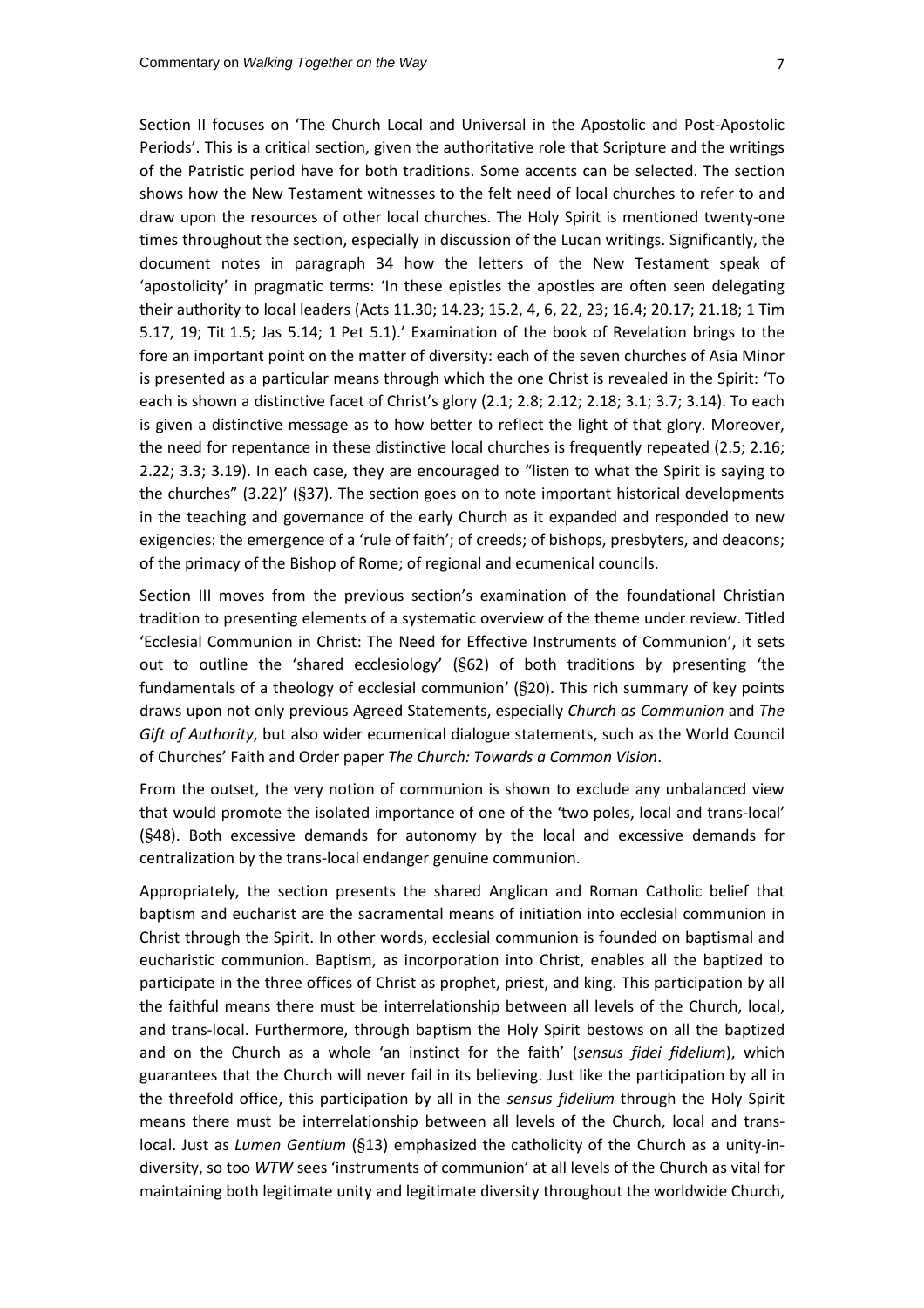by promoting local and regional inculturation of the faith. 'The task of instruments of communion is to serve the unity and the diversity—the catholicity—of the Church' (§57).

From baptism, the section moves to explore the eucharistic dimension of ecclesial communion: 'Anglicans and Catholics hold that the communion entered into in baptism reaches its sacramental fullness in the celebration of the eucharist' (§58). The eucharist makes Christ sacramentally present throughout the world, at all levels. By its very nature, eucharistic participation is 'necessarily collective and ecclesial' (§59). For both Anglicans and Roman Catholics this ecclesial communion is symbolized most clearly when a local community gathers in eucharist around its bishop.

The section concludes by noting certain differences between the two traditions which will feature in the later discussion: the distinctive understandings of the roles played by the Archbishop of Canterbury and the Bishop of Rome; the levels at which ecumenical agreements are approved or binding decisions can be made; the very question of 'priority' of local over trans-local levels, and vice versa.

Sections IV, V, and VI then treat the three levels separately: the local, the regional, and the worldwide/universal. Here we come to the core of *WTW*'s contribution: on each of these levels, there are common understandings that should augur well for sensitivity in appreciating any difference; there is by each of the two traditions an honest and humble acknowledgement of tensions and difficulties that it is currently experiencing in its own life; and, most importantly, there is a recognition that the Holy Spirit may have developed in the other tradition (before or since the English Reformation) 'instruments of communion' that the other might well learn from when addressing their own tensions and difficulties.

Importantly, Section IV begins with the 'local': 'Instruments of Communion at the Local Levels of Anglican and Catholic Life'. These various local levels, from the parish to the diocese, constitute 'the reality of the Church as it is most widely experienced' (§80). Here both traditions make use of the ancient rubric of the *tria munera* of Christ for understanding life and ministry at these various local levels, as well as making use of similar local structures and ministries, such as parish, diocese, bishop, presbyter, and deacon. The bishop here is especially valued by both as an important authoritative instrument of communion.

However, despite these commonalities, each tradition experiences in its own way certain tensions and difficulties. Common to both at the local level is the danger of 'parochialism', a myopic view that isolates the local in importance to the detriment of any wider connection with other ecclesial communities. The Agreed Statement brings to the fore a significant lack in the Roman Catholic vision and practice: 'The canon law of the Latin Church currently describes the universal Church and the local churches and the relevant structures and procedures pertaining at these levels but gives relatively little attention to the regional level' (§108). Another of the tensions and difficulties Roman Catholics acknowledge is that, despite the Second Vatican Council's affirmation that the laity participate in the three offices of Christ, in reality, at the local levels, such participation has yet to reach full potential. While there has been, since the Council, 'a burgeoning of lay participation' (§83), lay people at best are allowed a merely *consultative* role in decision-making, with canon law not even requiring such consultation as mandatory. Anglican structures, on the other hand, provide for a *deliberative* role for lay people (they participate in decision-making). Even the selection of bishops involves lay participation. Anglicans too demand of the local bishop a dialogic approach to oversight; they speak of 'the "bishop-in-synod"' (§90). Within this pervasive dialogic ethos, a particular Anglican value highlighted by *WTW* is the welcome given to open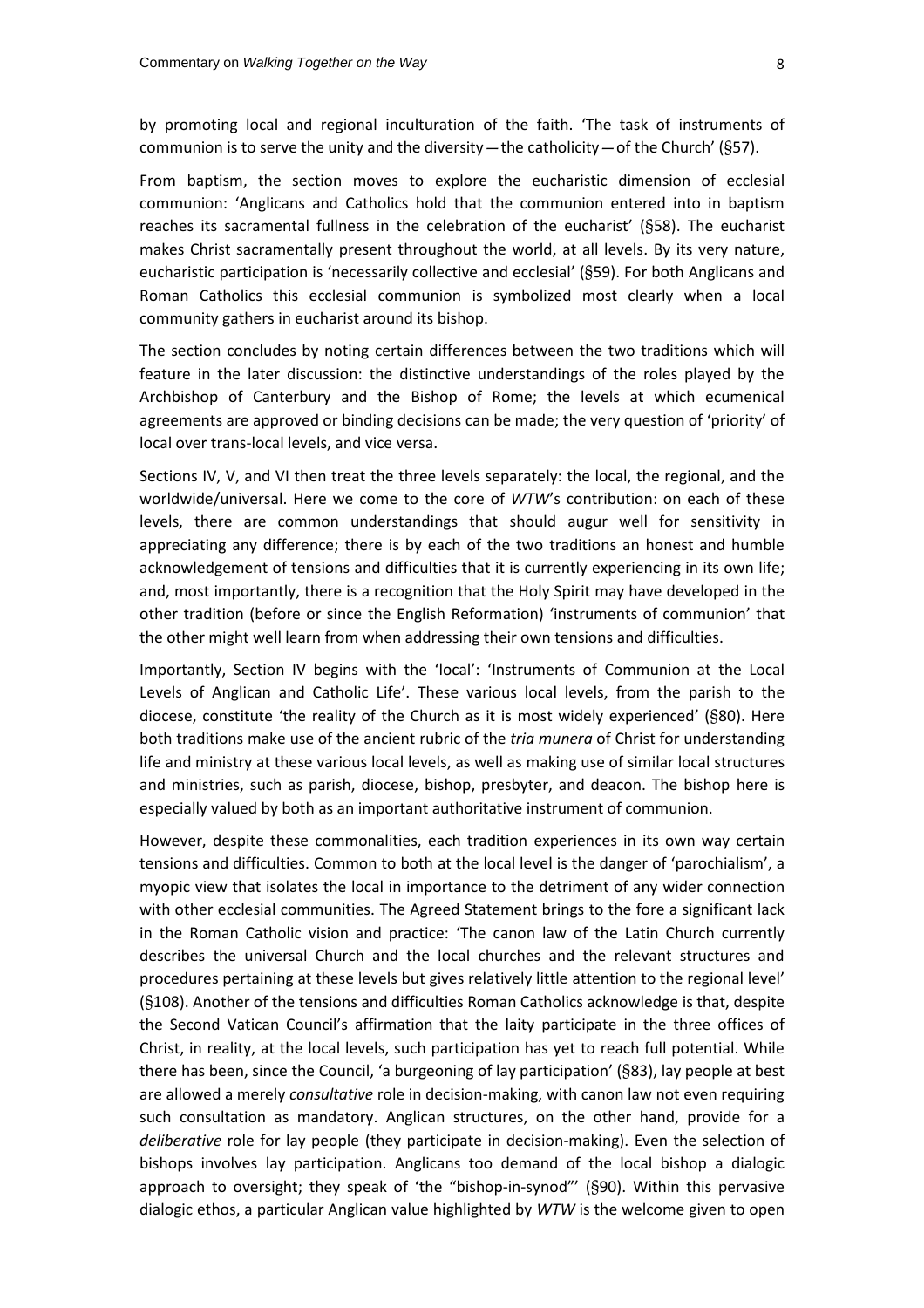debate, which the document acknowledges is something that a Roman Catholic emphasis on unity and universal oversight can downplay, resulting in 'the suppression of difference, the inhibiting of candid conversation, and the avoidance of contentious issues in open fora' (§96). In all these areas, possibilities for receptive learning present themselves to the Roman Catholic Church.

Section V moves to intermediate levels of communion: 'Instruments of Communion at the Regional Levels of Anglican and Roman Catholic Life'. Instances of Roman Catholic regional bodies and offices are: provinces, metropolitan archbishops, episcopal conferences, wider geographical federations of episcopal conferences, regional synods of bishops, and particular councils (provincial and plenary councils). The document notes the ancient precedent of instruments of communion at the regional level, involving participation at times beyond just clerics. Local churches in the early Church did not pretend to be selfsufficient; on various issues, they depended on the wisdom and support of surrounding churches. A central insight, therefore, of this section of *WTW* is that concerted effort at the regional levels is necessary and beneficial for local churches, and yet with implications for universal communion. Thus *WTW* rightly highlights the ecclesial value of distinctively regional issues: 'Not every issue touches everyone in the world, and thus not every issue that affects more than one local church requires deliberation at the worldwide/universal level, which exists to treat issues that affect all' (§107). However, regional decisions do have an impact on the bonds of communion beyond the region.

More than for the local or worldwide levels, *WTW* at this point notes an 'asymmetry' (§108) between the two traditions when comparing and contrasting them: 'On account of the history and development of provincial churches, Anglicans invest greater ecclesiological significance in the regional level than the Roman Catholic Church currently does. The canon law of the Latin Church currently describes the universal Church and the local churches and the relevant structures and procedures pertaining at these levels but gives relatively little attention to the regional level' (§108). Anglican worldwide expansion through the agency of British colonialism means that in a post-colonial world Anglicans are sensitive to the independence of new provinces, each with its own regional structure of doctrinal oversight and governance. For Roman Catholics, partly because of their suspicion of national churches in the early modern and modern periods, little authority has been afforded to regional structures, and the centralized authority of the Pope (and Roman Curia) predominated in the Catholic imagination until the Second Vatican Council. Exploration of this asymmetry leads ARCIC III to present in *WTW* some of its most helpful possibilities for Roman Catholic receptive learning. For example, affording greater authority to episcopal conferences as regional instruments of communion within the centralized ethos of the Roman Catholic Church is highlighted as a particular instance where Catholic receptive learning can take place, as is the lack of opportunities for open dialogue that involves priests, deacons, and lay people in any deliberative way.

Section VI discusses 'Instruments of Communion at the Worldwide/Universal Level of Anglican and Roman Catholic Life'. Despite the conviction concerning the need for unity in the faith throughout the world, the difference in terminology regarding instruments of communion at this level reflects nuances in the approaches of the two traditions, each with strengths and weaknesses. For Anglicans, the word 'worldwide' refers to four instruments of communion: the Lambeth Conference, the Archbishop of Canterbury, the Anglican Consultative Council, and the Primates' Meeting. For Roman Catholics, the word 'universal', when referring to instruments of communion, generally applies to the four major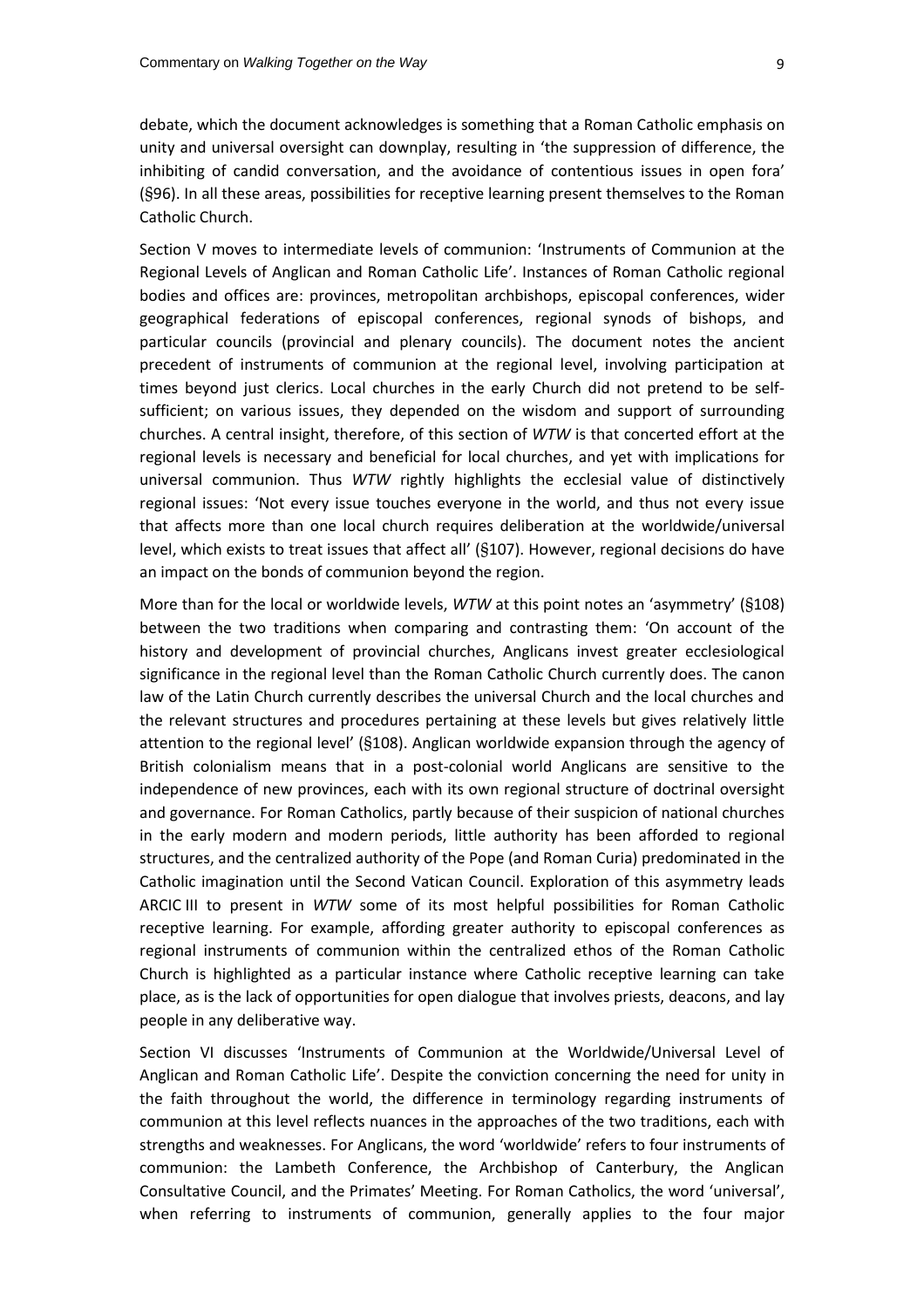instruments: an ecumenical council of all bishops, the Bishop of Rome, the Roman Curia, and the international synods of bishops. In reality, however, each of these instruments operates with certain tensions and difficulties, with demands for greater autonomy on matters directly related to local and regional issues.

The Conclusion, 'Growing Together into the Fullness of Christ', emphasizes that a common sense of urgency has driven the dialogue: since 'church structures support the mission of the Church' (§151), any opportunity to make those structures more effective should be welcomed. The humility to do so has characterized the receptive ecumenism which has guided the work of ARCIC III. Since the Holy Spirit has been at work in both traditions since their separation, for each tradition the instruments of communion developed by the other in its subsequent history may well be 'tokens of divine providence' (§152), which the Spirit is inviting it to embrace.

Across all three levels of communion—local, regional, and universal—*WTW* raises possibilities for Roman Catholic receptive learning from the Anglican tradition. Since some of these touch on more than one level, these learnings will now be evaluated together.

## **The Resonances**

 $\ddot{\phantom{a}}$ 

*WTW* can be best evaluated by reading its 'proposals for mutual receptive learning' (§155) alongside the renewal and reform vision of the Second Vatican Council, and Pope Francis's current attempts to inculcate that vision more deeply into Catholic life. As noted earlier, the Second Vatican Council is the pre-eminent authority for Catholics in the recent magisterial teaching of the Roman Catholic Church. Of it, Pope Francis has written: 'The Church feels a great need to keep this event alive. With the Council, the Church entered a new phase of her history' (*Misericordiae Vultus*, §4). Pope John Paul II had called the Council 'a sure compass by which to take our bearings in the century now beginning' (*Novo Millennio Ineunte*, §57). Accordingly, this commentary now assesses the major proposals of *WTW*, employing the 'compass' of the Second Vatican Council.

However, a nuanced understanding of the vision of Vatican II is required. Pope Paul VI noted in his address to the bishops on the last working day of the Council: 'quite a few questions raised during the course of the council itself still await appropriate answer'.<sup>2</sup> The Council did not attempt to provide systematic treatises on every issue it treated. As Walter Kasper has pointed out: 'The synthesis brought about by the last council was highly superficial, and in no way satisfactory. But then it is not the function of councils to draw up theological syntheses. A council presents the indispensable "frame of reference". The synthesis is then a matter for the theology that comes afterwards.<sup>,3</sup>

This is directly pertinent to the themes that *WTW* addresses: the local, regional, and universal levels of ecclesial communion. The Second Vatican Council does not present a comprehensive synthesis of all aspects of those issues, nor did it attempt to do so. Its communion ecclesiology was only inchoate. The Council certainly presents a fresh, new

<sup>2</sup> Pope Paul VI, 'Closing Address: Fourth Session', in *Council Daybook: Vatican II, Session 4*, ed. Floyd Anderson (Washington, DC: National Catholic Welfare Conference, 1966), pp. 359–62, at p. 359.

<sup>&</sup>lt;sup>3</sup> Walter Kasper, 'The Church as Communion: Reflections on the Guiding Ecclesiological Idea of the Second Vatican Council', in *Theology and Church* (New York: Crossroad, 1989), pp. 148–65, at p. 158. A synthesis of the vision of the Second Vatican Council is to be found by attending to the complex debates throughout the Council regarding the drafting of its documents, as well as reading together, as a whole, the sixteen documents which it promulgated.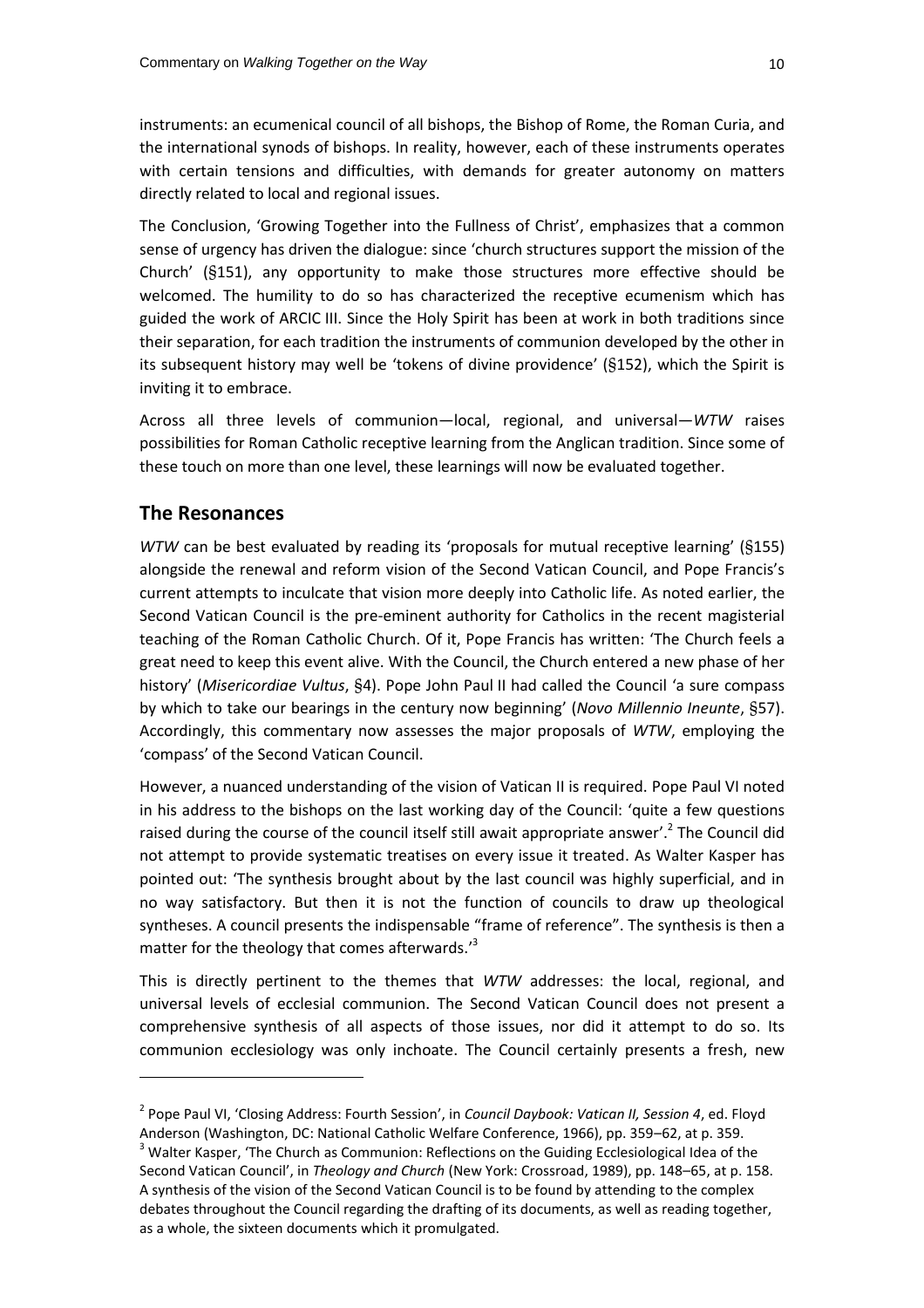theology of the local church; it addresses previous imbalances regarding papal and episcopal roles across the universal Church; it (albeit briefly) addresses the importance of regional structures such as synods and episcopal conferences; above all, through a developing communion ecclesiology, it presents the Church as the People of God, the *universitas fidelium* (as a *communio fidelium*), dispersed in local churches throughout the world (as a *communio ecclesiarum*), to whom the hierarchy, with and under the Bishop of Rome, is called to serve (as a *communio hierarchica*).

Some issues remain in tension in the conciliar documents. For example, affirmation of the participation of all the faithful in the three offices of Christ is not given effective structural support. Regarding the prophetic office in particular, the whole People of God's *infallibility in believing* (because of the Holy Spirit's gift to all of a *sensus fidei*) and the bishops' and Pope's *infallibility in teaching* (because of their possession of a 'sure charism of truth', *Dei Verbum*, §8) are teachings left in tension by the Council, without the provision of any institutional structures throughout the world Church which could facilitate two-way dialogue between *the whole People* and the Pope and bishops. Certainly, while they provide many of the elements, the conciliar documents do not provide any systematic presentation of communion ecclesiology at the local, regional, and universal levels. The Council, for example, does not give much attention to the regional level in the teaching and governing aspects of church life. Rather, the two poles of local and universal can tend to dominate, depending on the topic at hand, with only suggestive openings indicated for a more comprehensive ecclesiology. Here, as on other topics, the Council provided only trajectories pointing towards a synthesis. Nevertheless, while there are these lacunae in the documents of the Second Vatican Council, they can be illuminated and a synthesis unveiled—when the Council's comprehensive vision is taken into account. And this is true with regard to an integrated theology of the Council's vision concerning ecclesial communion at the local, regional, and universal levels. Here Pope Francis is playing a direct role.

The Second Vatican Council clearly, for Pope Francis, is his 'compass'. In drawing the elements of its vision into a comprehensive synthesis for the twenty-first century, he wants to highlight in that vision the importance of the local and the regional, without downplaying the default emphasis on the universal in the Roman Catholic imagination. The Council divided its attention between renewing and reforming the inner life of the Church (*ad intra*) and re-invigorating the outward thrust of the Church (*ad extra*). There are several emphases in Pope Francis's synthesis of both those thrusts: a missionary Church; a poor Church for the poor; a Church without clericalism; an ecologically converted Church; and so on. Following the Second Vatican Council, the Pope wants to balance the *ad intra* and *ad extra* energies of the Church, seeing the latter however as the main game.

Certain highlights of the Pope Francis's integration of the Second Vatican Council's vision of the Church *ad intra* have remarkable parallels with the accents of *WTW*. The Co-Chairs' Preface for *WTW* already refers to 'Pope Francis's call for a fully synodal Church in accord with the vision of the Second Vatican Council', as laid out in the Pope's programmatic 'Address Commemorating the 50th Anniversary of the Institution of the Synod of Bishops' (17 October 2015). $<sup>4</sup>$  Here the Pope refers to a synodality that reaches to the very basic levels</sup>

 $\overline{a}$ 

<sup>&</sup>lt;sup>4</sup> Pope Francis, Address Commemorating the 50th Anniversary of the Institution of the Synod of Bishops, 17 October 2015 (hereafter cited in footnotes as 'Address, 17 October 2015'), available at: [http://w2.vatican.va/content/francesco/en/speeches/2015/october/documents/papa](http://w2.vatican.va/content/francesco/en/speeches/2015/october/documents/papa-francesco_20151017_50-anniversario-sinodo.html)[francesco\\_20151017\\_50-anniversario-sinodo.html.](http://w2.vatican.va/content/francesco/en/speeches/2015/october/documents/papa-francesco_20151017_50-anniversario-sinodo.html)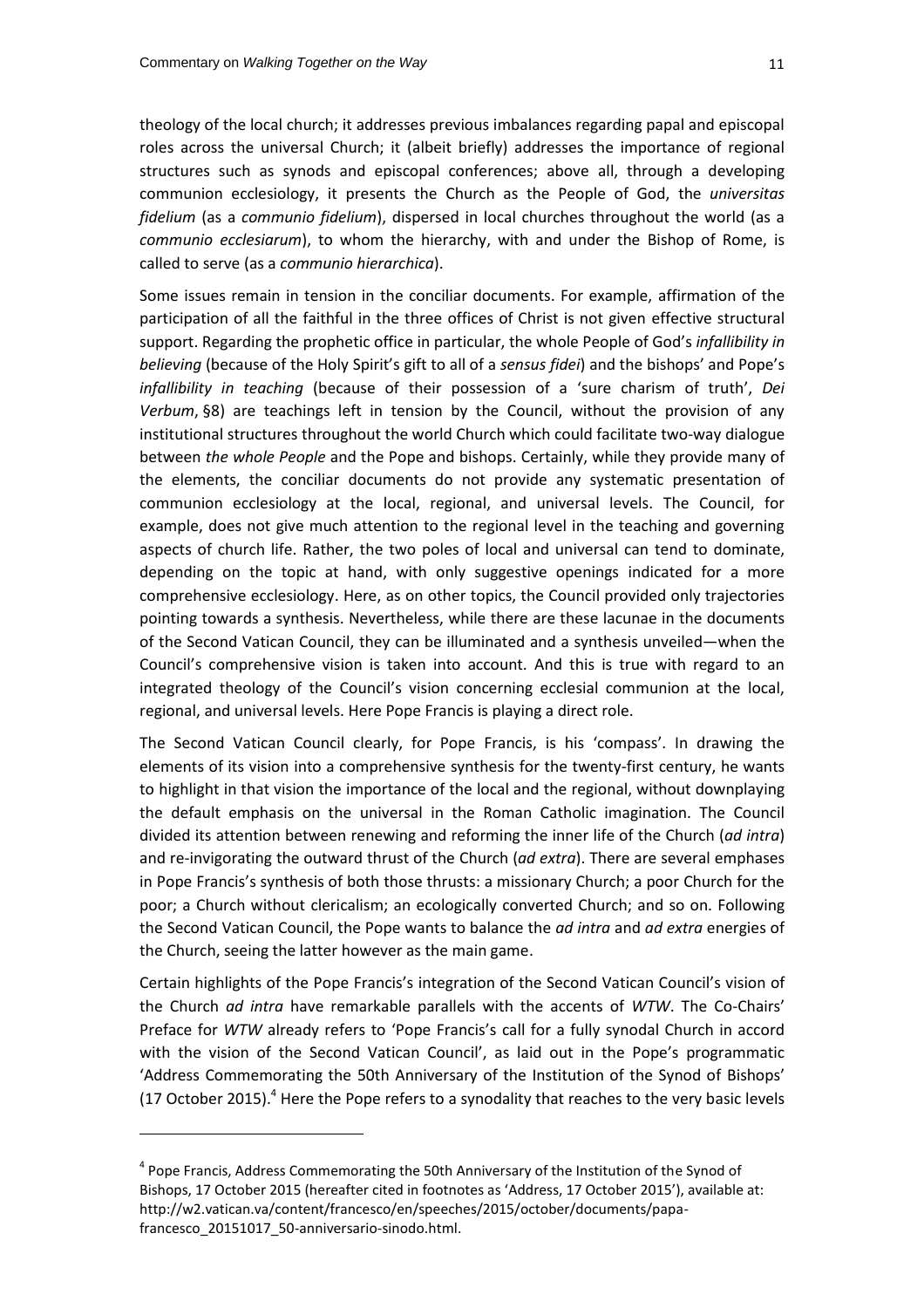of church life, in order to 'listen to what the Spirit is saying to the churches' (Rev 2.7). He is using the term 'synodality' to bring to synthesis the Second Vatican Council's vision of the Church *ad intra*. We could call it his 'synodal communion ecclesiology' (although he does not use that exact term).

The Second Vatican Council does not once use the Latin equivalent of 'synodality', nor that of 'synodal'. But, as Pope Francis sees it, these terms capture precisely the comprehensive conciliar vision of the Church *ad intra—*from the Pope 'to the last of the lay faithful' (*Lumen Gentium*, §12, quoting St Augustine). 'Synodality' is his catch-all phrase for how he believes the Second Vatican Council is envisioning the Church *ad intra—*in its inner workings without wanting to separate the Church's inner life from the effectiveness of its outward (*ad extra*) mission in the world. For Pope Francis, 'synodality' is more than just an element of a papal primacy and an episcopal collegiality exercised more collaboratively; he speaks of '*episcopal collegiality* within an entirely synodal Church'. And to emphasize the difference, he immediately repeats his distinction between the 'two different phrases: "episcopal collegiality" and an "entirely synodal Church"'.<sup>5</sup>

*WTW*'s three levels of communion—local, regional, universal—are explicit elements in the Pope's vision. 'Synodality is a constitutive element of the Church. In this Church, as in an inverted pyramid, the top is located beneath the base.' 'A synodal Church', he says, 'is a Church which listens, which realizes that listening "is more than simply hearing". It is a mutual listening in which everyone has something to learn. The faithful people, the college of bishops, the Bishop of Rome: all listening to each other, and all listening to the Holy Spirit, the "Spirit of truth" (*Jn* 14:17), in order to know what [the Spirit] "says to the Churches" (*Rev* 2:7).<sup> $6$ </sup> He then talks of how this listening to the Spirit is a process that necessarily begins at the *local* level, and finds further ratification and synthesis at the *regional* level, and then reception by the whole Church (all the churches in communion) at the universal level, specifically through the instrument of the Synod of Bishops. Such a synodal Church, he says, requires effective institutional structures for listening to and determining the *sensus fidelium.* As the Pope notes, synodal structures already exist in canon law for listening to the faithful, from the parish, diocesan, national, regional, and international levels.<sup>7</sup> But these structures need to be further realized, not so much simply as papal and episcopal structures for governing and teaching the peripheries, but also as structures for enabling genuine participation by the peripheries in the governing and teaching of the whole Church.

'The Synod process *begins by listening to the people of God*, which "shares also in Christ's prophetic office", according to a principle dear to the Church of the first millennium: "*Quod omnes tangit ab omnibus tractari debet* [what affects everyone must be deliberated by everyone]".<sup>,8</sup> Like WTW, Pope Francis speaks of different 'levels' in this ecclesial listening. 'The first level of the exercise of *synodality'* is the listening that happens within *local* churches in 'organs of communion', such as the presbyteral council, the college of consultors, chapters of canons, the pastoral council, and the diocesan synod. That these 'organs of communion' are listening to the whole People of God at the local level, especially

 $\overline{a}$ 

<sup>5</sup> Address, 17 October 2015.

<sup>6</sup> *Ibid.* The Pope is quoting here his own document *Evangelii Gaudium*, §171, along with Jn 14.17; Rev 2.7.

 $^7$  Address, 17 October 2015. On these canonical structures specifically as instruments for listening to and discerning the *sensus fidelium*, see Anthony Ekpo, *The Breath of the Spirit in the Church: Sensus Fidelium and Canon Law* (Strathfield: St Pauls Publications, 2014).

<sup>8</sup> Address, 17 October 2015. The Pope is quoting *Lumen Gentium*, §12.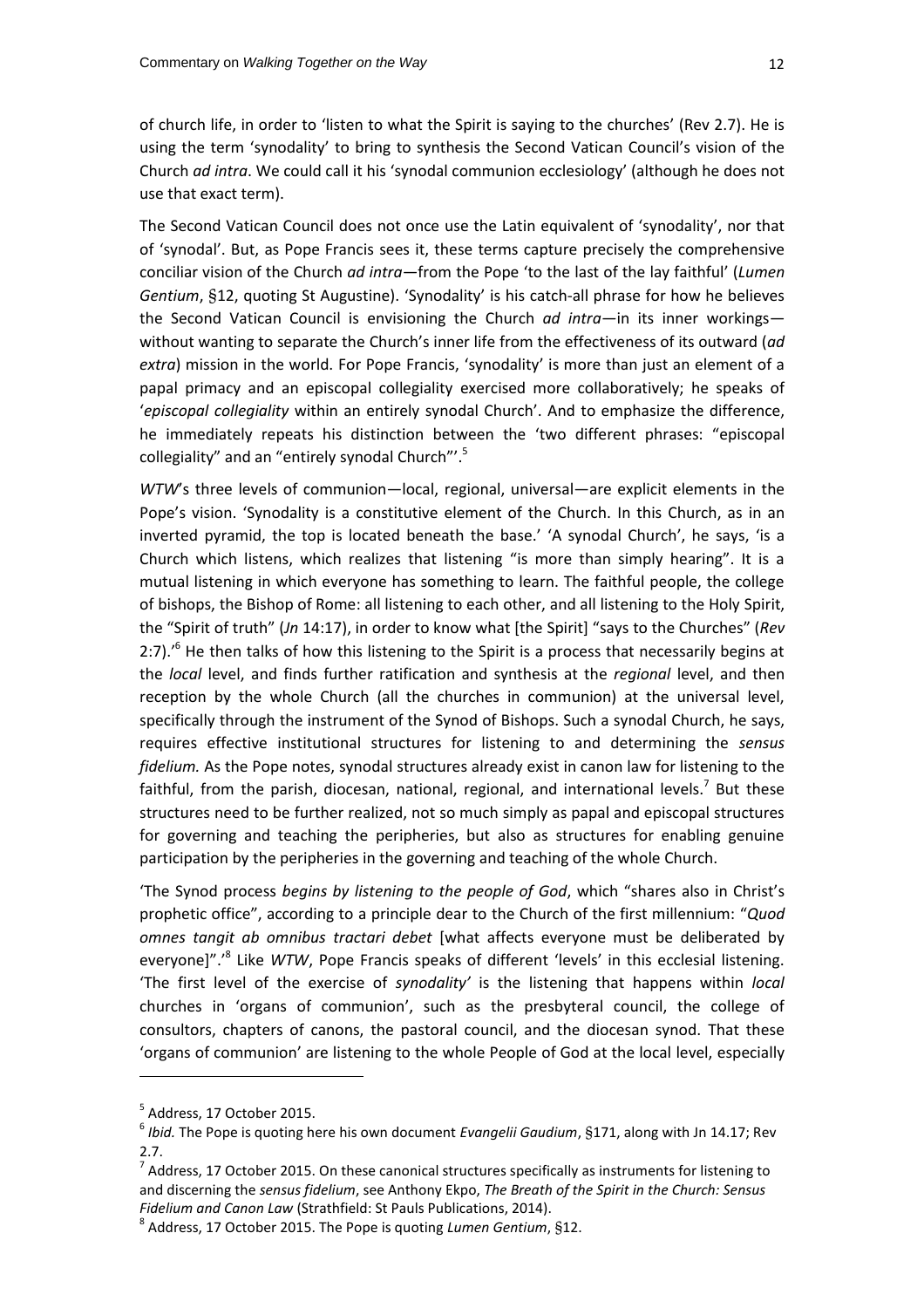the laity, is implied. 'The second level' of listening happens at the level of ecclesiastical provinces and regions, particular councils, and conferences of bishops. Renewal of these 'intermediary instances of *collegiality'* is needed if they are to be genuine antennae of synodal listening. And 'the last level' is the level of the universal Church, where the Synod of Bishops is 'the point of convergence of this listening process conducted at every level of the Church's life'. It is 'an expression of *episcopal collegiality* within an entirely synodal Church'. Importantly, this centripetal movement from local to international structures is not an attempt at greater centralization. 'The papacy and the central structures of the universal Church also need to hear the call to pastoral conversion … Excessive centralization, rather than proving helpful, complicates the Church's life and her missionary outreach' (*Evangelii Gaudium*, §32).

## **The Challenges**

The reception of the Second Vatican Council is far from complete. Many of its principles have yet to be incorporated fully into church life *ad intra* and *ad extra*. Several of the problematic areas in that reception process over the last fifty years have in fact been raised by *WTW*. Its proposals for a Catholic receptive learning from Anglicans may well provide help. Several of these proposals can be selected as particularly urgent and challenging. The challenges selected here are: (1) a greater recognition of the Holy Spirit working at all levels of the Church; (2) a greater recognition of diversity within a genuine catholicity; (3) a move towards less centralized structures of teaching and governance; (4) a greater deliberative authority afforded to regional structures such as episcopal conferences; (5) a greater participation of lay people; (6) the active promotion of genuine dialogue in the Church; (7) a greater appreciation of 'provisionality' and the continuing guidance of the Holy Spirit.

#### *1. Greater Recognition of the Holy Spirit Working at All Levels of the Church*

Appropriating *WTW*'s proposals, firstly, may help the Roman Catholic Church to better appreciate that the need to find better structural instruments of communion at all levels is, above all, for the sake of a better listening to the guidance of the Holy Spirit in its life. Throughout the four years of its meeting, the Second Vatican Council itself had an experience of receptive learning from the Catholic and Orthodox Eastern bishops and observers, who reminded the bishops that their evolving documents often were lacking appropriate emphasis on the Third Person of the Trinity in the life of the Church. The Council moved towards a greater appreciation of the role of the Holy Spirit. In the fifty years of the Council's reception, it is a sensibility that has yet to touch all aspects of Catholic life.

As an aside, while *WTW* presents a balanced Christology and pneumatology in its formulation of ecclesial communion, it too fails to give a consistent pneumatological emphasis. In its *ressourcement* of the tradition (see §§3 and 19), and in its systematic proposal of a communion ecclesiology, the document foregrounds the indispensable activity of the Holy Spirit in the life of the Church. In Section II's examination of the biblical and Patristic tradition, there are eighteen mentions of the presence, guidance, and power of the Holy Spirit in the early Christian communities (strangely, only one reference is made to the antiphonal evocation in the book of Revelation, 'Listen to what the Spirit is saying to the churches', which occurs seven times in the book). Then Section III, on communion ecclesiology, brings to the fore the origins of the Church in the Triune God, and the missions of the Word and the Spirit in the economy of salvation. The Spirit is here mentioned fourteen times. However, surprisingly, this pneumatological emphasis is diminished in the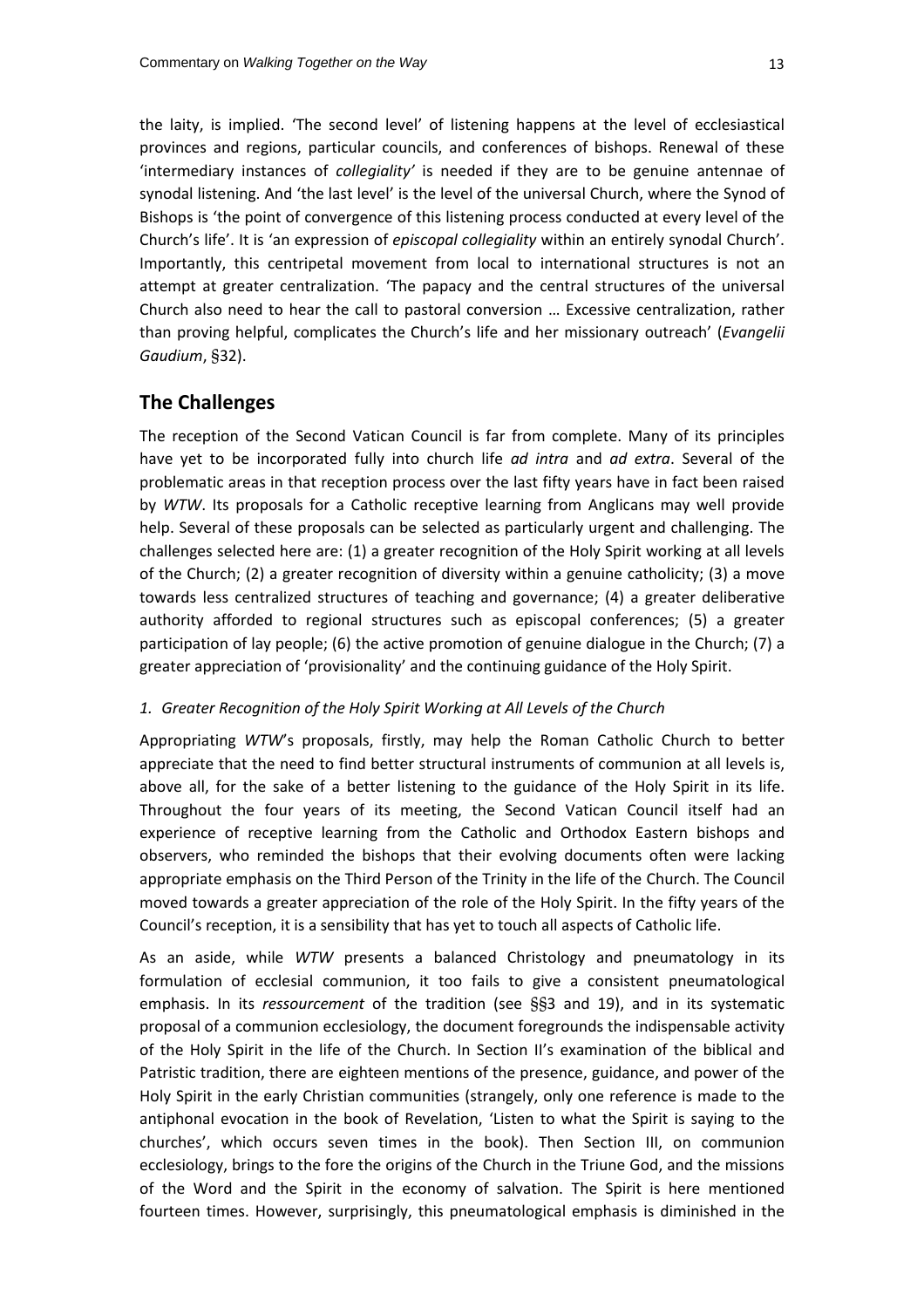next three (central) sections, on the local, regional, and universal levels, where there is hardly any mention of the Spirit. Section IV, on the local level, certainly has three instances. But in Section V, concerning the regional level, there is no mention at all of the Holy Spirit. And in Section VI on the universal level, there is only one mention of the Holy Spirit, and that relates to 'recognizing the presence of the Spirit in other Christians, their churches, and their communities' (§149). Thus, there is nothing on the Holy Spirit working through diverse cultural expressions of the faith throughout the worldwide communion of churches (something that the documents of the Second Vatican Council does in several ways). *WTW*'s Conclusion does go on to mention the Holy Spirit three times. Admittedly, these central sections concern institutional instruments of communion at these three levels, and the pneumatological presuppositions had already been laid out in Sections II and III. In particular, the ecclesial task of 'listening to what the Spirit is saying to the churches' had been emphasized in the previous section, and it may not have seemed necessary to keep repeating that this is one important aspect of what is going on at these three levels of communion. However, the diminished focus on the Holy Spirit working through regional and universal levels of communion seems to be a missed opportunity.

In the formal documents and daily homilies of Pope Francis, there is regular mention of the indispensable role the Holy Spirit plays in bringing to realization the power and presence of Christ. When giving prominence in Sections II and III to a pneumatological ecclesiology, *WTW* emphasizes the importance for both traditions of *sensus fidei* in the Spirit's guidance of the Church in its ongoing reception of revelation. This too is a regular theme in Pope Francis's vision; in particular, he has often cited the reference in *Lumen Gentium* (§12) to the *sensus fidei* of the whole Church (see *Evangelii Gaudium*, §119, and his 17 October 2015 address on synodality). Strangely, *WTW* does not explicitly emphasize that the gift of *sensus fidei* is *a gift of the Holy Spirit* to all the baptized and to the whole Church of Christ, although it is alluded to in reference to the Church's indefectibility (§53). This is another missed opportunity for explicitly linking the means by which the Holy Spirit is at work at all levels of communion.

Notwithstanding these missed opportunities in *WTW*, the document importantly presents a challenge to the Roman Catholic Church to promote its instruments of communion as vehicles of the Holy Spirit speaking through all the faithful.

### *2. Greater Recognition of Diversity within a Genuine Catholicity*

Just as the Roman Catholic Church can learn ways of being more attentive to the Holy Spirit, so too can it learn from the Anglican tradition a richer realization of catholicity as a unity in diversity. Certainly, while *Lumen Gentium* (§13) presented an ideal picture of a Catholicism which appreciates the diversity between churches (e.g. between the Latin churches and the Eastern churches), the Latin Church itself can fail to permit such diversity within its own local churches. *WTW* gives multiple examples of how the Anglican tradition permits and celebrates such diversity.

#### *3. A Move towards Less Centralized Structures of Teaching and Governance*

Similarly, and related to the issue of diversity, is the danger of over-centralization in the Roman Catholic Church. *WTW* notes that this can be related to a universalist ecclesiology which undervalues the local and the regional. As noted above, this is something that Pope Francis too has noted: 'I am conscious of the need to promote a sound "decentralization"' (*Evangelii Gaudium*, §16). While *WTW* speaks of the opposite danger of 'parochialism' (§93),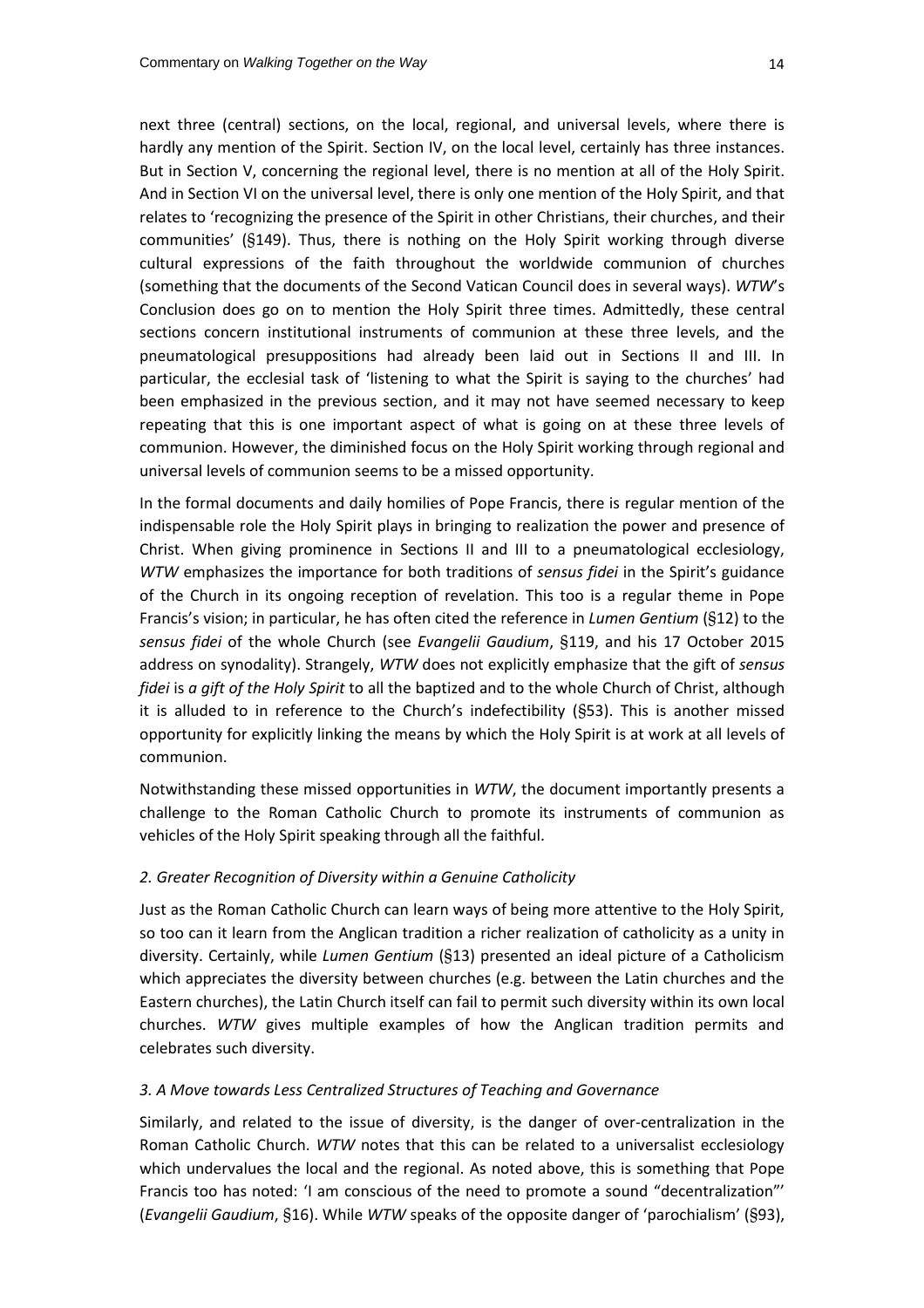such parochialism has had little opportunity to assert itself in recent Roman Catholic history. As Pope Francis attempts to address over-centralization, the more devolved models of teaching and governance in the Anglican Communion can only but provide practical examples to test out. As *WTW* states it: there is a difference between 'centralization' and 'being genuinely universal' (§143).

## *4. Greater Deliberative Authority Afforded to Regional Structures such as Episcopal Conferences*

A matter related to the issue of over-centralization, also highlighted by *WTW*, is the lack of appropriate instruments of communion at the regional level in the Roman Catholic Church. That this is an area where learning from Anglicans can especially take place shows the need for a renewed Catholic theology and practice regarding the teaching and governance authority of episcopal conferences for limited matters of faith and discipline, albeit in communion with other churches, with the oversight of the Bishop of Rome. As *WTW* puts it: 'the Roman Catholic Church might fruitfully learn from the Anglican practice of provincial diversity and the associated recognition that on some matters different parts of the Communion can appropriately make different discernments influenced by cultural and contextual appropriateness' (§148).

This is something too that Pope Francis is urging. In his apostolic exhortation *Evangelii Gaudium* (§32), he refers to Pope John Paul II's encyclical *Ut Unum Sint*, where the previous Pope expressed an ecumenical openness to finding a way of exercising papal primacy 'in a new situation'. Pope Francis observes that further work needs to be done in this area, mentioning in particular episcopal conferences:

*We have made little progress in this regard. The papacy and the central structures of the universal Church also need to hear the call to pastoral conversion. The [Second Vatican](http://www.vatican.va/archive/hist_councils/ii_vatican_council/)  [Council](http://www.vatican.va/archive/hist_councils/ii_vatican_council/) stated that, like the ancient patriarchal Churches, episcopal conferences are in a position 'to contribute in many and fruitful ways to the concrete realization of the collegial spirit' [*Lumen Gentium*, §23]. Yet this desire has not been fully realized, since a juridical status of episcopal conferences which would see them as subjects of specific attributions, including genuine doctrinal authority, has not yet been sufficiently elaborated [*Apostolos Suos*]. Excessive centralization, rather than proving helpful, complicates the Church's life and her missionary outreach.*

The Pope refers in the above passage to the *motu proprio* of Pope John Paul II, *Apostolos Suos* ('On the Theological and Juridical Nature of Episcopal Conferences'), implying that the perspectives presented in this *motu proprio* needed further reflection. *Apostolos Suos* had given episcopal conferences limited authority, with conditions such as unanimous approval and a *recognitio* by the Apostolic See. Since *Apostolos Suos*, there has been much theological and canonical debate on whether this *motu proprio* has been too restrictive in interpreting the intention of the Second Vatican Council on the matter. *WTW* rightly observes, therefore, in its treatment of Catholic experience at the regional level of 'tensions and difficulties' (the title of sub-section V.B): 'The Roman Catholic Church struggles to articulate a formal theological basis for the nature and extent of the teaching authority of episcopal conferences in relation to the ordinary (non–defining) teaching magisterium of the Church' (§116).

Many of these sensibilities of *WTW* parallel those of Pope Francis. In taking the whole of the Council's vision of the Church *ad intra*, particularly with his notion of 'synodality', the Pope clearly wishes to strengthen particularly the regional level of episcopal conferences in terms of governance and teaching. As noted in *WTW*, the Pope's habit of citing texts promulgated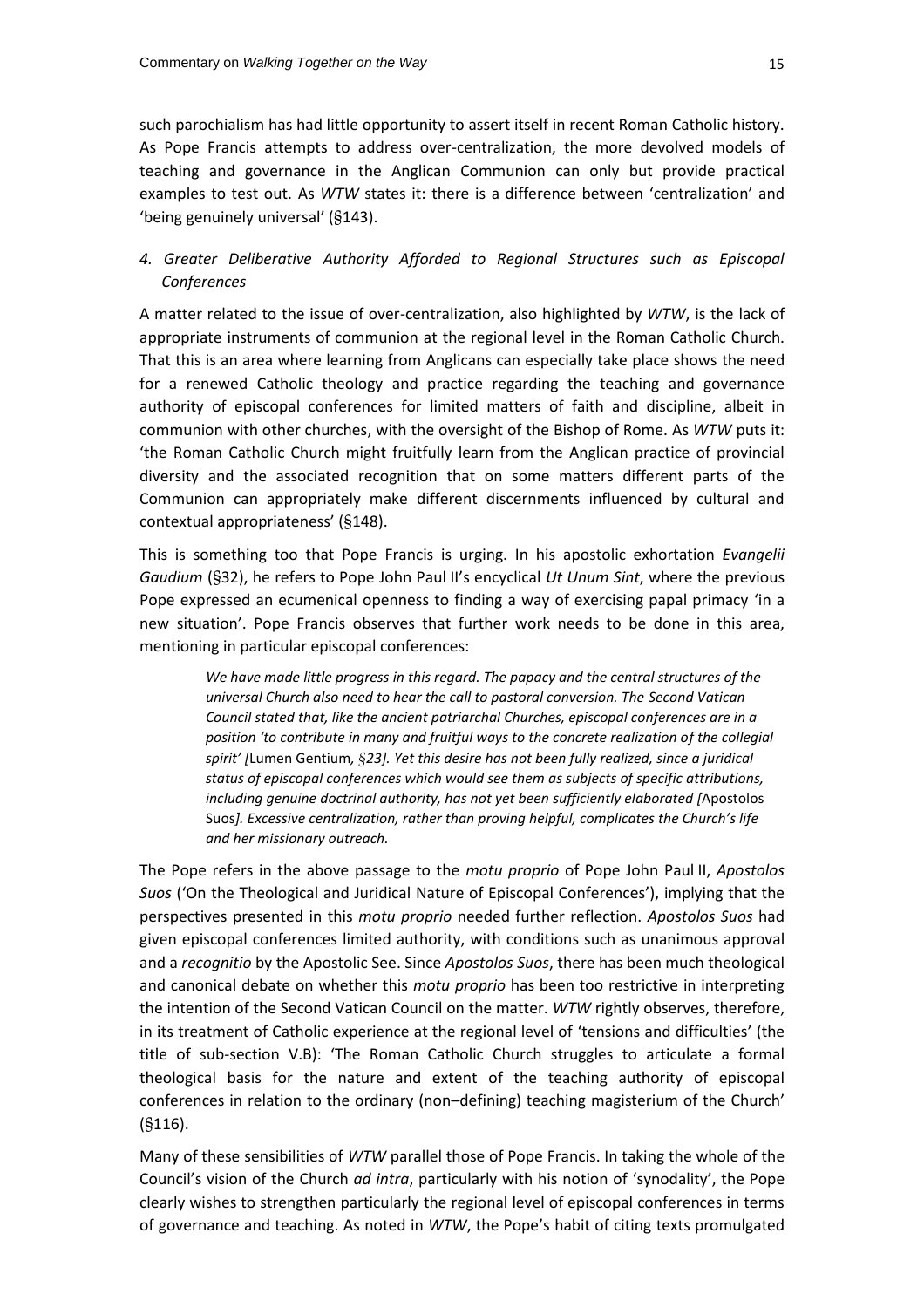by regional conferences of bishops (e.g. in *Laudato Si'* and *Amoris Laetitia*) is an implicit acknowledgement of their *de facto* authority (§111). For Pope Francis: 'It is not advisable for the Pope to take the place of local Bishops in the discernment of every issue which arises in their territory. In this sense, I am conscious of the need to promote a sound "decentralization"' (*Evangelii Gaudium*, §16).

With his comprehensive notion of synodality, Pope Francis is re-imagining regional structures such as episcopal conferences in terms of an ecclesial 'listening' that begins at the local level, is discerned at the regional level, and is discerned and acted upon at the universal level. An example of his firm intent in this matter is his recent *motu proprio* called *Magnum Principium*, which returns oversight of liturgical translations to episcopal conferences, as envisaged by the Second Vatican Council's constitution *Sacrosanctum Concilium*. Such regional decisions by an episcopal conference will now require only a simple *confirmatio* by the appropriate authority in the Roman Curia, and not the more controlling *recognitio*, which would allow that authority to change the local translation. This is a significant step towards giving episcopal conferences more deliberative decision-making authority in matters relevant to specific regions.

#### *5. Greater Participation of Lay People*

*WTW* notes the lack of Catholic structures for involving lay people, religious, and clergy in deliberative decision-making. The Second Vatican Council had affirmed the necessary participation of all the faithful (bishops, priests, deacons, religious, lay) in the mission of the Church. A corollary of that affirmation is the participation of all the faithful in the three offices of Christ (i.e. in the teaching, sanctifying, and governing areas of church life). However, the full implications of such teaching have yet to find structural support in the Roman Catholic Church, as *WTW* points out. Roman Catholic canon law currently provides no place for the mandatory participation of lay people in 'deliberative' decision-making at any of the three levels of communion. The Anglican tradition, on the other hand, gives more than lip-service to the role of laity in the areas of teaching and governance, providing for the mandatory involvement of the laity in deliberative decision-making at all levels of ecclesial life. Therefore, the proposals for Catholic receptive learning from Anglicans which *WTW* presents for the Church's consideration are yet one more opportunity for a more faithful reception of the vision of the Second Vatican Council regarding lay participation in all levels of church life, *ad intra* and *ad extra*.

#### *6. Active Promotion of Genuine Dialogue in the Church*

Related to the matter of lay participation, *WTW* foregrounds the importance of dialogue in the Church. Deep theological value is afforded by the Second Vatican Council to the *sensus fidei* of all the baptized (*Lumen Gentium*, §12); through this sense of the faithful, the Spirit speaks. It is therefore a source to be listened to: 'Listen to what the Spirit is saying to the churches' (Rev 2.7, etc.) The word 'dialogue' was a leitmotif used during the Council debates and throughout the documents it promulgated. During the Council, Pope Paul VI's encyclical *Ecclesiam Suam* had promoted the Church as a community of dialogue. *Gaudium et Spes* (§92) went on to speak of four concentric circles of dialogue the Church should promote: within the Church, with other Christians, with other believers, and with non-believers and the world at large. Regarding dialogue within the Church, it states:

*[The mission of the Church] requires in the first place that we foster within the Church herself mutual esteem, reverence and harmony, through the full recognition of lawful*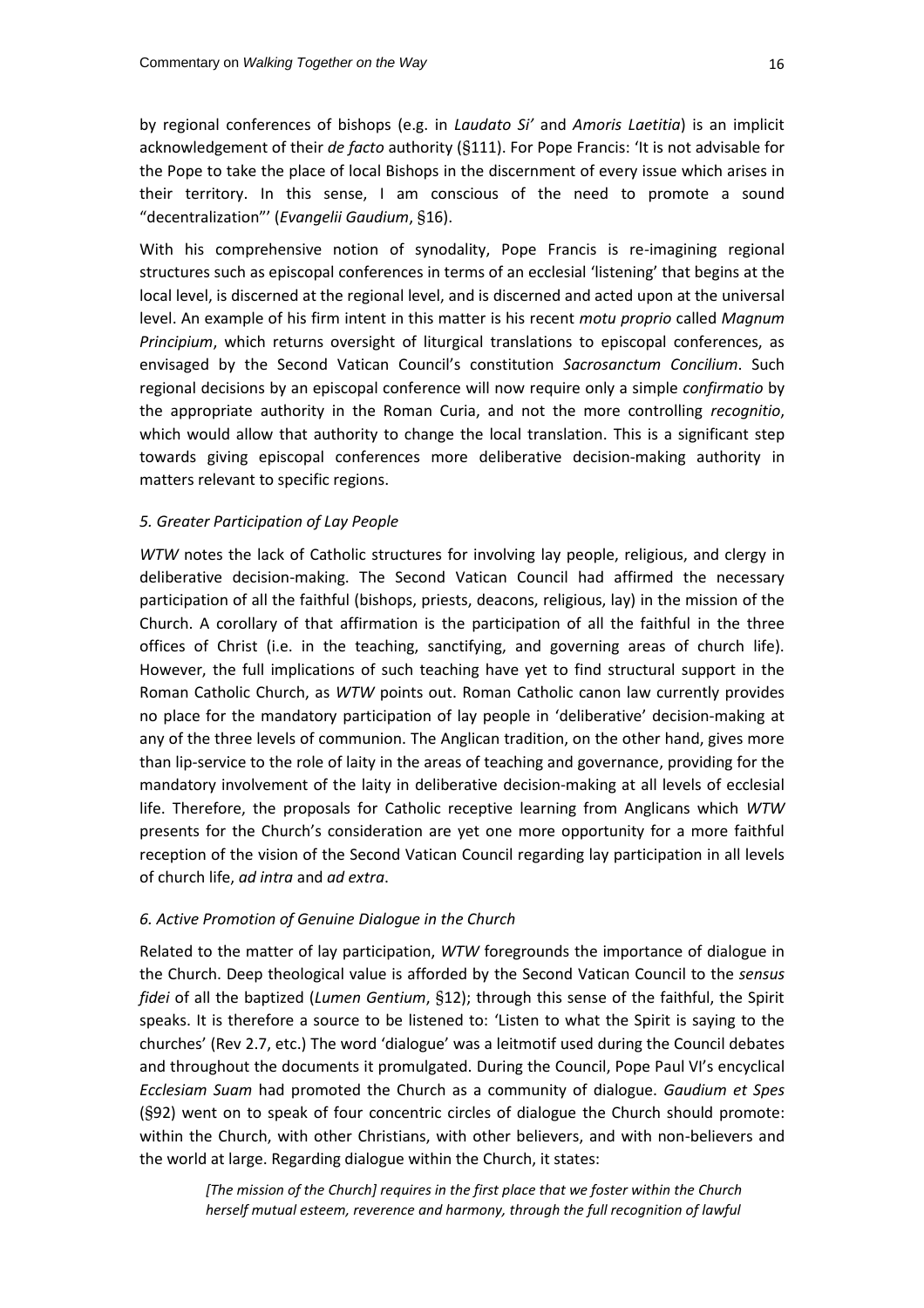*diversity. Thus all those who compose the one People of God, both pastors and the general*  faithful, can engage in dialogue with ever abounding fruitfulness. For the bonds which unite *the faithful are mightier than anything dividing them. Hence, let there be unity in what is necessary; freedom in what is unsettled, and charity in any case.*

While much progress has been made in the other three areas of dialogue, the matter of dialogue within the Church, in the way the Council is here envisioning, is far from being realized. Since the Council, the default position has prevailed, despite the Council's urgings; as *WTW* observes: '[The Catholic] instinct for unity can, however, result in the suppression of difference, the inhibiting of candid conversation, and the avoidance of contentious issues in open fora' (§96).

What has been generally looked upon with suspicion in the current ethos of the Roman Catholic Church is a major strength in the Anglican ethos: its genuine appreciation of 'open and sometimes painful debate' (§101) at all levels: local, regional, worldwide. As *WTW* points out, such open debate has nevertheless been promoted by Pope Francis himself, which augurs well for the official reception of *WTW*'s proposals by the Roman Catholic Church. In his greeting to the bishops at the start of the 2014 synod, Pope Francis spoke of a 'general and basic condition' for genuine synodality: the freedom to speak honestly. 'It is necessary to say with *parrhesia* [boldness] all that one feels.'<sup>9</sup> However, this must be accompanied, he said, by another condition: listening with humility and with an open heart to what others say with honesty, what he calls 'the gift of listening'. <sup>10</sup> '*Synodality* is exercised with these two approaches.'

The creation of opportunities for open debate and the promotion of a willingness to listen to viewpoints contrary to one's own are therefore vital. In one of the more striking passages in *Evangelii Gaudium,* Francis appeals to the image of a polyhedron.<sup>11</sup> It appears in his discussion of one of his favourite axioms: 'the whole is greater than the part, but it is also greater than the sum of its parts' (*Evangelii Gaudium*, §235). He makes a distinction between two possible models for understanding this relationship. The first is a *sphere*, 'which is no greater than its parts, where every point is equidistant from the centre, and there are no differences between them' (*Evangelii Gaudium*, §236). He rejects this model. His preferred model is the *polyhedron*, 'which reflects the convergence of all its parts, each of which preserves its distinctiveness. Pastoral and political activity alike seek to gather in this polyhedron the best of each' (*Evangelii Gaudium*, §236).

With regard to listening to the *sensus fidelium*, the Pope draws two conclusions from this model of the polyhedron: the importance of listening to *everyone* in the Church (all of the facets constitute the polyhedron); and the importance of *diversity* for the health of the Church (all sides are distinct). He goes on to say: 'even people who can be considered dubious on account of their errors have something to offer which must not be overlooked'

1

 $9$  Greeting of Pope Francis to the Synod Fathers during the First General Congregation of the Third Extraordinary General Assembly of the Synod of Bishops, 6 October 2014, available at:

[https://w2.vatican.va/content/francesco/en/speeches/2014/october/documents/papa](https://w2.vatican.va/content/francesco/en/speeches/2014/october/documents/papa-francesco_20141006_padri-sinodali.html)[francesco\\_20141006\\_padri-sinodali.html.](https://w2.vatican.va/content/francesco/en/speeches/2014/october/documents/papa-francesco_20141006_padri-sinodali.html)

<sup>&</sup>lt;sup>10</sup> In Address, 17 October 2015, but quoting his address in St Peter's Square on 4 October 2014, the eve of the first synod, available at:

[http://w2.vatican.va/content/francesco/en/speeches/2014/october/documents/papa](http://w2.vatican.va/content/francesco/en/speeches/2014/october/documents/papa-francesco_20141004_incontro-per-la-famiglia.html)francesco 20141004 incontro-per-la-famiglia.html.

 $11$  A polyhedron is a solid body with several flat sides or facets, much like a round diamond or a soccer ball.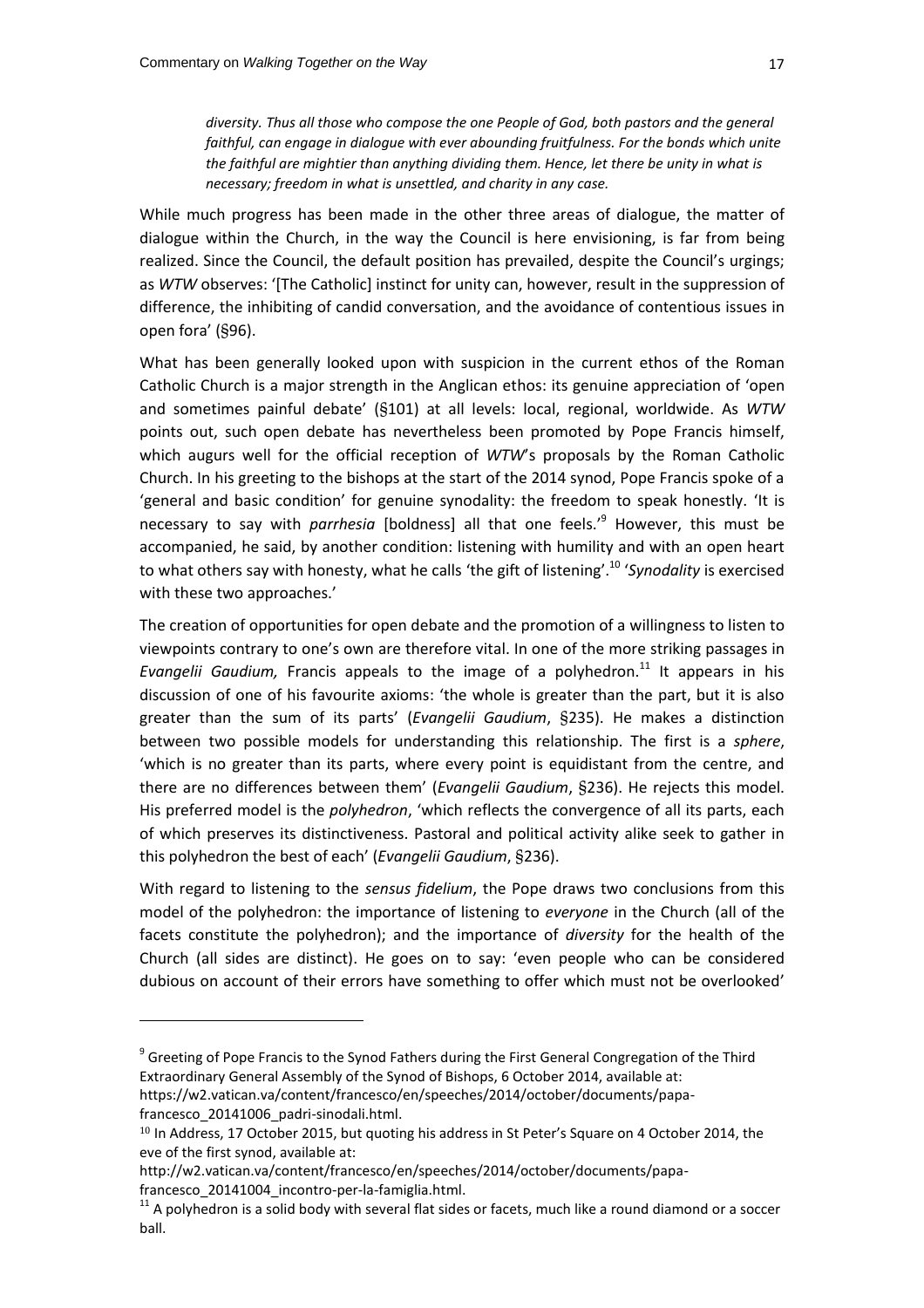(*Evangelii Gaudium*, §236). We are a long way here from the axiom often quoted at the Second Vatican Council by those who wanted to condemn atheists, other non-Christian believers, and other Christian believers: 'error has no rights'. Here his concern is attention to 'the whole': 'The Gospel has an intrinsic principle of totality' (*Evangelii Gaudium*, §237). The 'fullness and richness [of the Gospel] embrace scholars and workers, businessmen and artists, in a word, everyone' (*Evangelii Gaudium*, §237). With regard to the second, diversity, here his concern is attention to 'the parts'. If 'the whole is greater than the part, [which] is also greater than the sum of its parts', 'there is no need, then, to be overly obsessed with limited and particular questions. We constantly have to broaden our horizons and see the greater good which will benefit us all. But this has to be done without evasion or uprooting' (*Evangelii Gaudium*, §235).

#### *7. Greater Appreciation of 'Provisionality' and the Continuing Guidance of the Holy Spirit*

Finally, *WTW*'s proposal of possible receptive learning from Anglicans' promotion of 'open and sometimes painful debate' relates to another Anglican sensibility, a tolerance for 'provisionality' in matters of teaching and governance. That the Roman Catholic Church can learn to be humbler when it teaches the relevance of the Gospel for a particular time and place is one of the more challenging conclusions of ARCIC III's deliberations. In paragraph 148, we find:

> *The authority structures of the Anglican Communion make much more modest claims than do parallel Roman Catholic instruments. As a consequence, Anglicans live with judgements that are understood to be more provisional, requiring to be tested and discerned by the sensus fidelium.*

*Christians are confronted with new situations in evolving history. They have to discern whether new ways of life are in agreement with the Gospel. The sensus fidelium plays an indispensable role in this process of discernment. It takes time before the Church comes to a final judgement. The faithful at large, theologians, and bishops all have their respective roles to play. This requires that Catholics live with provisionality, and give latitude to those instruments which cannot give judgements of the highest authority. By learning to live with teaching that is improvable, space would be given to the testing and discernment of a proposed teaching.*

Echoes of this notion of provisionality can be heard in the teachings of Pope Francis. In his *Evangelii Gaudium* (§§222–25), he speaks of an important principle: 'time is greater than space'. 'This principle enables us to work slowly but surely, without being obsessed with immediate results. It helps us patiently to endure difficult and adverse situations, or inevitable changes in our plans. It invites us to accept the tension between fullness and limitation, and to give a priority to time' (*Evangelii Gaudium*, §223). The Pope goes on to speak of 'attention to the bigger picture, openness to suitable processes and concern for the long run. The Lord himself, during his earthly life, often warned his disciples that there were things they could not yet understand and that they would have to await the Holy Spirit' (*Evangelii Gaudium*, §225).

Time can open up new perspectives on issues, or rather: over time, God can reveal to human beings new perspectives on the meaning of the Gospel. As Pope Francis himself stated, 'It is not enough to find a new language in which to articulate our perennial faith; it is also urgent, in the light of the new challenges and prospects facing humanity, that the Church be able to express the "new things" of Christ's Gospel, that, albeit present in the word of God, have not yet come to light. This is the treasury of "things old and new" of which Jesus spoke when he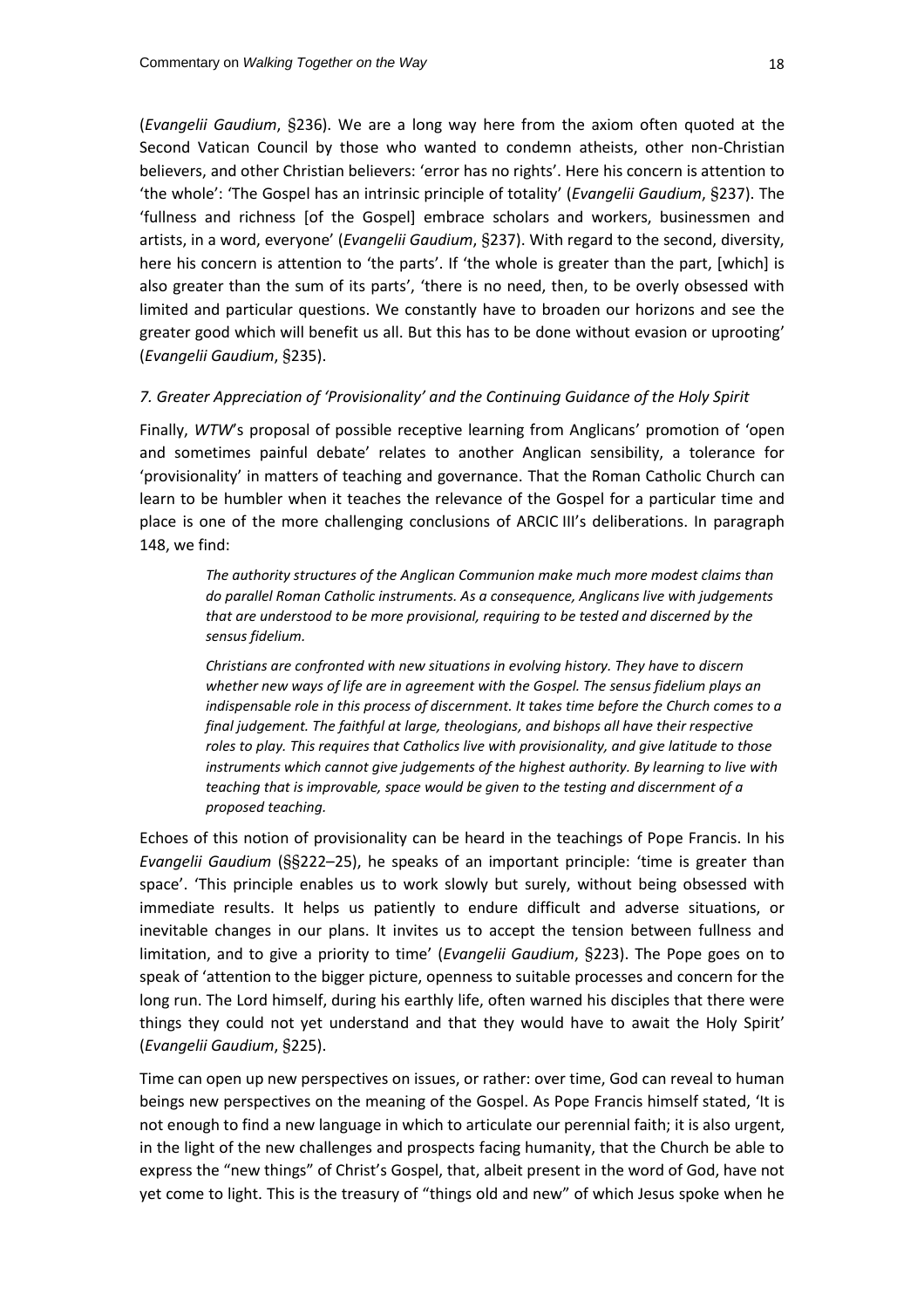invited his disciples to teach the newness that he had brought, without forsaking the old (cf. Mt 13:52).<sup>12</sup>

These seven possibilities for Catholic learning are provocative challenges emerging from an ecumenical dialogue that offers them out of fraternal care. They are now gifts to be received.

# **Conclusion**

 $\overline{a}$ 

By foregrounding the tensions and difficulties that Catholics experience regarding 'instruments of communion' at the local, regional, and universal levels, and by highlighting the gifts that Anglicans might just provide from its strengths in precisely those areas, *WTW* has demonstrated the value of receptive ecumenism. *WTW*, through putting this methodology into practice, has provided the space where each tradition can ask the question of itself: where at the local, regional, and universal levels of church life are we experiencing tensions and difficulties, and what can the other, in fraternal care, offer to help us? Whereas previous ecumenical methodologies may have found differences between the traditions as the problem to be solved, receptive ecumenism sees opportunity in these very differences. As *WTW* puts it: 'The aim here is not to eradicate these differences. The point rather is to ask how each might be a resource for the other so that what is experienced as grace and benefit in one might help address what is less developed in the other' (§46). Therefore, *WTW* has admirably demonstrated the advantages of the receptive ecumenism approach.

One final, albeit minor, point could be made. Surprisingly, *WTW* fails to draw on one source that supports why it should now receive a positive official response within the Roman Catholic Church. This source is Pope John Paul II's apostolic letter *Novo Millennio Ineunte.*  From a Roman Catholic perspective, this important papal document could well have provided solid backing for its receptive ecumenism methodology and its golden thread, communion ecclesiology. In support of the former, it might well have quoted Pope John Paul II's statement: 'A spirituality of communion implies also the ability to see what is positive in others, to welcome it and prize it as a gift from God: not only as a gift for the brother or sister who has received it directly, but also as a "gift for me"' (*Novo Millennio Ineunte*, §43). In support of the latter, John Paul II stated, in calling for a *development* of the Second Vatican Council's communion ecclesiology: 'the new century will have to see us more than ever intent on valuing *and developing* the forums and structures which, in accordance with the Second Vatican Council's major directives, serve to ensure and safeguard communion' (*Novo Millennio Ineunte*, §44). Tellingly, in the next paragraph (§45), the Pope then goes on to speak of the need to safeguard and promote communion at all levels of the Church:

> *Communion must be cultivated and extended day by day and at every level in the structures of each [local] Church's life. There, relations between Bishops, priests and deacons, between Pastors and the entire People of God, between clergy and Religious, between associations and ecclesial movements must all be clearly characterized by communion. To this end, the structures of participation envisaged by Canon Law, such as the Council of Priests and the Pastoral Council, must be ever more highly valued. These of course are not governed by the rules of parliamentary democracy, because they are consultative rather than deliberative;*

<sup>&</sup>lt;sup>12</sup> Address on the Anniversary of the Catechism of the Catholic Church, 11 October 2017, available at: [http://www.pcpne.va/content/pcpne/en/news/2017-10-12-vaticanradio.html.](http://www.pcpne.va/content/pcpne/en/news/2017-10-12-vaticanradio.html)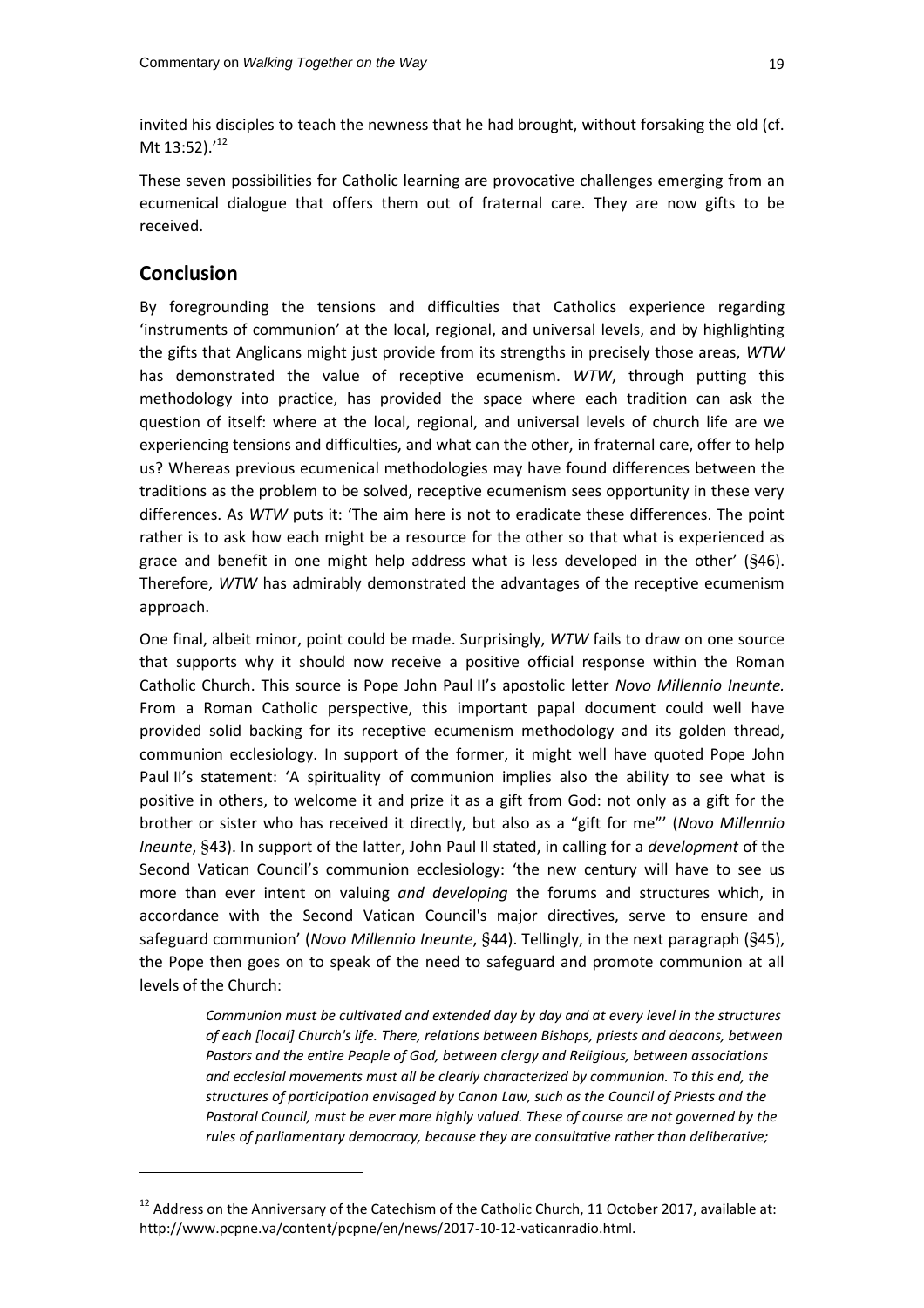*yet this does not mean that they are less meaningful and relevant. The theology and spirituality of communion encourage a fruitful dialogue between Pastors and faithful: on the one hand uniting them a priori in all that is essential, and on the other leading them to pondered agreement in matters open to discussion. To this end, we need to make our own the ancient pastoral wisdom which, without prejudice to their authority, encouraged Pastors to listen more widely to the entire People of God.*

John Paul II then quotes two exemplars of the tradition regarding this principle of encouraging participation by all and listening to all. Firstly, St Benedict in his Rule wrote: 'By the Lord's inspiration, it is often a younger person who knows what is best.'<sup>13</sup> Secondly, St Paulinus of Nola 'urges': 'Let us listen to what all the faithful say, because in every one of them the Spirit of God breathes.'<sup>14</sup>

In conclusion, there are many parallels between the receptive learning possibilities for the Roman Catholic Church proposed by *WTW* and Pope Francis's vision for renewal and reform according to the Second Vatican Council. In other words, the Anglican tradition has much to offer in making the Council a reality. Paradoxically, then, the Anglican tradition can assist the Roman Catholic Church to be more faithful to the vision of the Second Vatican Council.

 $\overline{a}$ 

<sup>&</sup>lt;sup>13</sup> 'Ideo autem omnes ad consilium vocari diximus, quia saepe iuniori Dominus revelat quod melius est.' *Regula*, III, 3.

<sup>14</sup> 'De omnium fidelium ore pendeamus, quia in omnem fidelem Spiritus Dei spirat.' *Epistola* 23, 36 to Sulpicius Severus, *CSEL* 29, 193.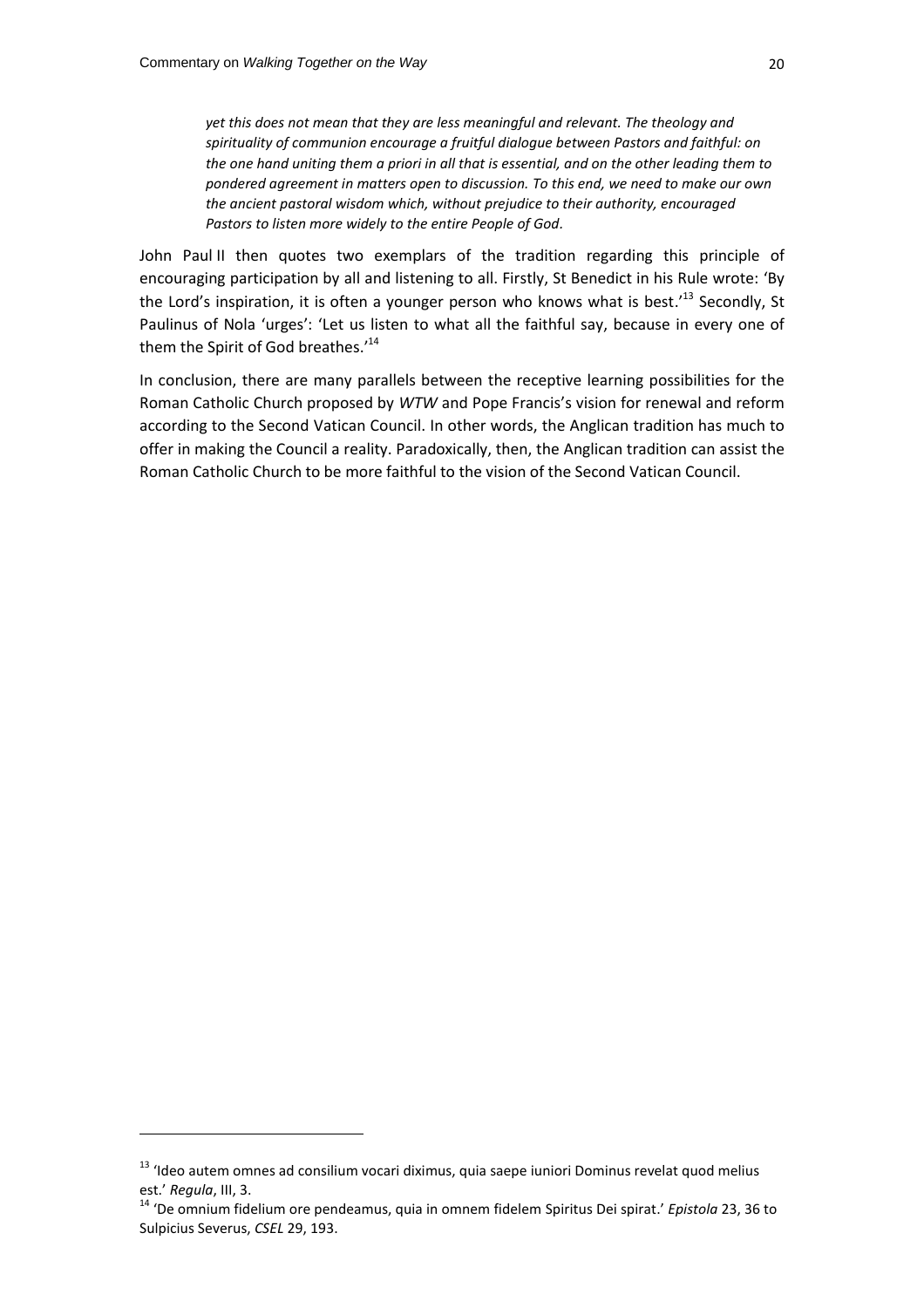# **Bibliography**

- ARCIC II, *The Gift of Authority (Authority in the Church III)* (1999), available at: [www.vatican.va/roman\\_curia/pontifical\\_councils/chrstuni/documents/rc\\_pc\\_chrstu](http://www.vatican.va/roman_curia/pontifical_councils/chrstuni/documents/rc_pc_chrstuni_doc_12051999_gift-of-autority_en.html) [ni\\_doc\\_12051999\\_gift-of-autority\\_en.html.](http://www.vatican.va/roman_curia/pontifical_councils/chrstuni/documents/rc_pc_chrstuni_doc_12051999_gift-of-autority_en.html)
- Ekpo, Anthony, *The Breath of the Spirit in the Church: Sensus Fidelium and Canon Law*  (Strathfield: St Pauls Publications, 2014).
- Extraordinary Synod of Bishops, *Final Report* (1985), available at: [http://www.vatican.va/roman\\_curia/synod/documents/rc\\_synod\\_doc\\_20151026\\_re](http://www.vatican.va/roman_curia/synod/documents/rc_synod_doc_20151026_relazione-finale-xiv-assemblea_en.html.) [lazione-finale-xiv-assemblea\\_en.html.](http://www.vatican.va/roman_curia/synod/documents/rc_synod_doc_20151026_relazione-finale-xiv-assemblea_en.html.)
- Kasper, Walter, 'The Church as Communion: Reflections on the Guiding Ecclesiological Idea of the Second Vatican Council', in *Theology and Church* (New York: Crossroad, 1989), pp. 148–65.
- Pope Francis, Address on the Anniversary of the Catechism of the Catholic Church, 11 October 2017, available at: [http://www.pcpne.va/content/pcpne/en/news/2017-](http://www.pcpne.va/content/pcpne/en/news/2017-10-12-vaticanradio.html) [10-12-vaticanradio.html.](http://www.pcpne.va/content/pcpne/en/news/2017-10-12-vaticanradio.html)
- Pope Francis, Address Commemorating the 50th Anniversary of the Institution of the Synod of Bishops, 17 October 2015, available at: [http://w2.vatican.va/content/francesco/en/speeches/2015/october/documents/pa](http://w2.vatican.va/content/francesco/en/speeches/2015/october/documents/papa-francesco_20151017_50-anniversario-sinodo.html) [pa-francesco\\_20151017\\_50-anniversario-sinodo.html.](http://w2.vatican.va/content/francesco/en/speeches/2015/october/documents/papa-francesco_20151017_50-anniversario-sinodo.html)
- Pope Francis, *Misericordiae Vultus* (11 April 2015), available at: [https://w2.vatican.va/content/francesco/en/apost\\_letters/documents/papa](https://w2.vatican.va/content/francesco/en/apost_letters/documents/papa-francesco_bolla_20150411_misericordiae-vultus.html)[francesco\\_bolla\\_20150411\\_misericordiae-vultus.html.](https://w2.vatican.va/content/francesco/en/apost_letters/documents/papa-francesco_bolla_20150411_misericordiae-vultus.html)
- Pope Francis, Greeting to the Synod Fathers during the First General Congregation of the Third Extraordinary General Assembly of the Synod of Bishops, 6 October 2014, available at:

[https://w2.vatican.va/content/francesco/en/speeches/2014/october/documents/pa](https://w2.vatican.va/content/francesco/en/speeches/2014/october/documents/papa-francesco_20141006_padri-sinodali.html) [pa-francesco\\_20141006\\_padri-sinodali.html.](https://w2.vatican.va/content/francesco/en/speeches/2014/october/documents/papa-francesco_20141006_padri-sinodali.html)

- Pope Francis, Address in St Peter's Square, 4 October 2014, available at: [http://w2.vatican.va/content/francesco/en/speeches/2014/october/documents/pa](http://w2.vatican.va/content/francesco/en/speeches/2014/october/documents/papa-francesco_20141004_incontro-per-la-famiglia.html) pa-francesco 20141004 incontro-per-la-famiglia.html.
- Pope Francis, *Evangelii Gaudium.* Apostolic Exhortation on the Proclamation of the Gospel in Today's World (24 November 2013), available at: [http://w2.vatican.va/content/francesco/en/apost\\_exhortations/documents/papa](http://w2.vatican.va/content/francesco/en/apost_exhortations/documents/papa-francesco_esortazione-ap_20131124_evangelii-gaudium.html.)francesco esortazione-ap 20131124 evangelii-gaudium.html.
- Pope Francis and His Grace Justin Welby, Archbishop of Canterbury, 'Common Declaration' (5 October 2016), available at: [www.anglicannews.org/news/2016/10/common](www.anglicannews.org/news/2016/10/common-declaration-of-pope-francis-and-archbishop-justin-welby.aspx%20and%20www.vatican.va/roman_curia/pontifical_councils/chrstuni/angl-comm-docs/rc_pc_chrstuni_doc_20161005_dichiarazione-comune_en.html.)[declaration-of-pope-francis-and-archbishop-justin-welby.aspx and](www.anglicannews.org/news/2016/10/common-declaration-of-pope-francis-and-archbishop-justin-welby.aspx%20and%20www.vatican.va/roman_curia/pontifical_councils/chrstuni/angl-comm-docs/rc_pc_chrstuni_doc_20161005_dichiarazione-comune_en.html.)  [www.vatican.va/roman\\_curia/pontifical\\_councils/chrstuni/angl-comm](www.anglicannews.org/news/2016/10/common-declaration-of-pope-francis-and-archbishop-justin-welby.aspx%20and%20www.vatican.va/roman_curia/pontifical_councils/chrstuni/angl-comm-docs/rc_pc_chrstuni_doc_20161005_dichiarazione-comune_en.html.)[docs/rc\\_pc\\_chrstuni\\_doc\\_20161005\\_dichiarazione-comune\\_en.html.](www.anglicannews.org/news/2016/10/common-declaration-of-pope-francis-and-archbishop-justin-welby.aspx%20and%20www.vatican.va/roman_curia/pontifical_councils/chrstuni/angl-comm-docs/rc_pc_chrstuni_doc_20161005_dichiarazione-comune_en.html.)

Pope John Paul II, *Novo Millennio Ineunte* (6 January 2001), available at: [http://w2.vatican.va/content/john-paul-ii/en/apost\\_letters/2001/documents/hf\\_jp](http://w2.vatican.va/content/john-paul-ii/en/apost_letters/2001/documents/hf_jp-ii_apl_20010106_novo-millennio-ineunte.html)ii apl 20010106 novo-millennio-ineunte.html.